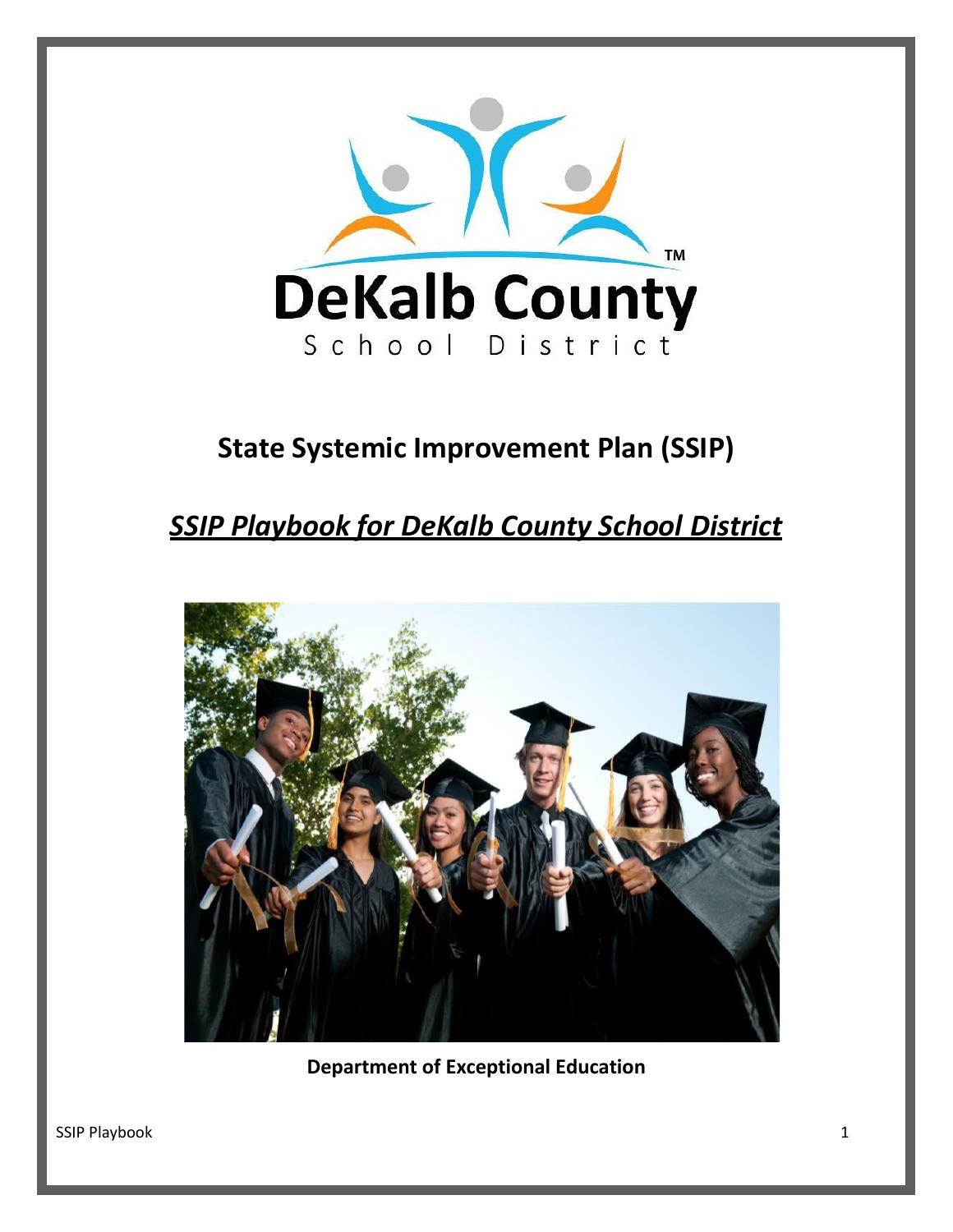# Table of Contents

|    | I.       | <b>SSIP Fact Sheet</b>                             | 3              |
|----|----------|----------------------------------------------------|----------------|
|    | П.       | <b>List of Target Schools</b>                      | $\overline{4}$ |
|    | Ш.       | <b>Technical Support for Target schools</b>        | 5              |
|    | IV.      | <b>District Team Responsibilities</b>              | $6-7$          |
|    | V.       | <b>School Team Responsibilities</b>                | 8-9            |
|    | VI.      | <b>School Team Facilitator Description</b>         | 10             |
|    | VII.     | <b>SSIP Flow Chart</b>                             | 11             |
|    |          | <b>VIII.</b> School Based Timeline                 | 12-14          |
|    | IX.      | ABC Data Reporting Form - District level reporting | 15             |
| X. | Appendix |                                                    |                |
|    |          | a. Frequently Asked Questions/Things to remember   | 16             |
|    |          | b. Sample SSIP District Team Agenda                | 17             |
|    |          | c. Sample SSIP District Team Minutes/Team Members  | 18-20          |
|    |          | d. Sample School Team Agenda/Meeting Template      | 21             |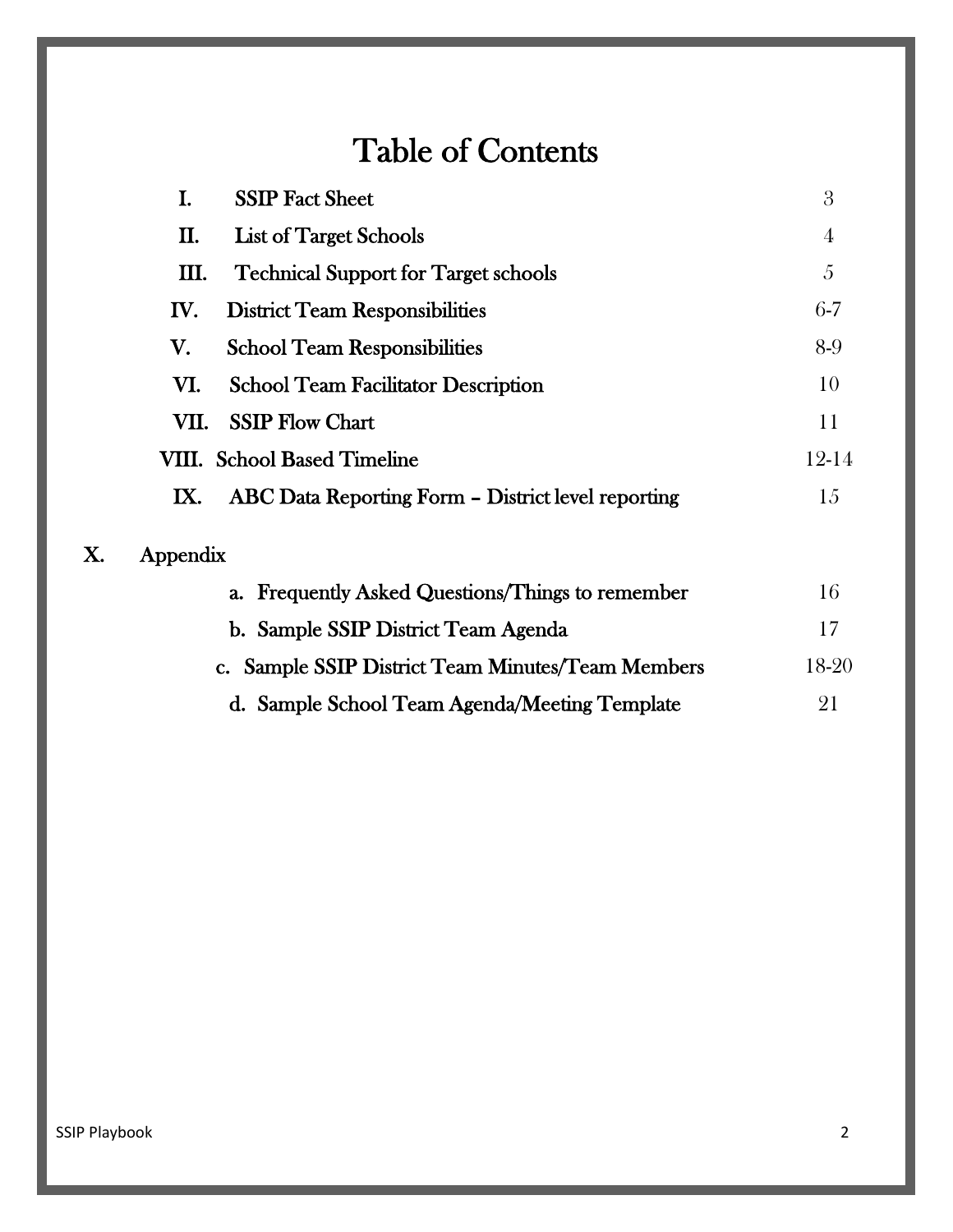# *State Systemic Improvement Plan (SSIP) Fact Sheet*

#### ❑ **What is SSIP?**

 $\circ$  SSIP refers to the State Systemic Improvement Plan designed to increase course completion rates and ultimately improve *results* and the graduation rates of high school students with disabilities.

#### ❑ **What is SSIP's focus?**

 $\circ$  SSIP's focus is heavy concentration on Attendance, Behavior and Course completion (A-B-C) data to support increasing student achievement, and to reduce tardies, absences, andnegative behaviors pertaining to individuals with disabilities.

#### ❑ **In the DCSD, where are we now?**

- o Entering **5 th school year** under GADOE SSIP intensive support
- o DeKalb County Schools district's graduation rate for SWD's is **currently below the state target!**
- o The state target for graduation rate for students with disabilities is **65%.**
- o **We have a lot of work to do!**

#### ❑ **Why was your school selected as a target school?**

o Your school's graduation rate may have fallen within a range in which the district determined targeted support for your school would benefit the overall improvement goal for the district.

#### ❑ **Where do we go from here?**

- o Department of Exceptional Education will **partner** with your school team this year to provide technical assistance and targeted support in the following ways:
	- o District Student Success Coach to support on-site School Team
	- $\circ$  On-site SSIP school team facilitator to support the work of the school team in your building.
	- o Assign a different general education designee (AP, ISS, MTSS, etc.) to be aprimary contact for our District Student Success Coach at school level
	- o Attend SSIP Core team and Stakeholder meetings and ensure School level designee AND School level facilitators are in attendance for scheduled meetings with DATA needed to discuss and address.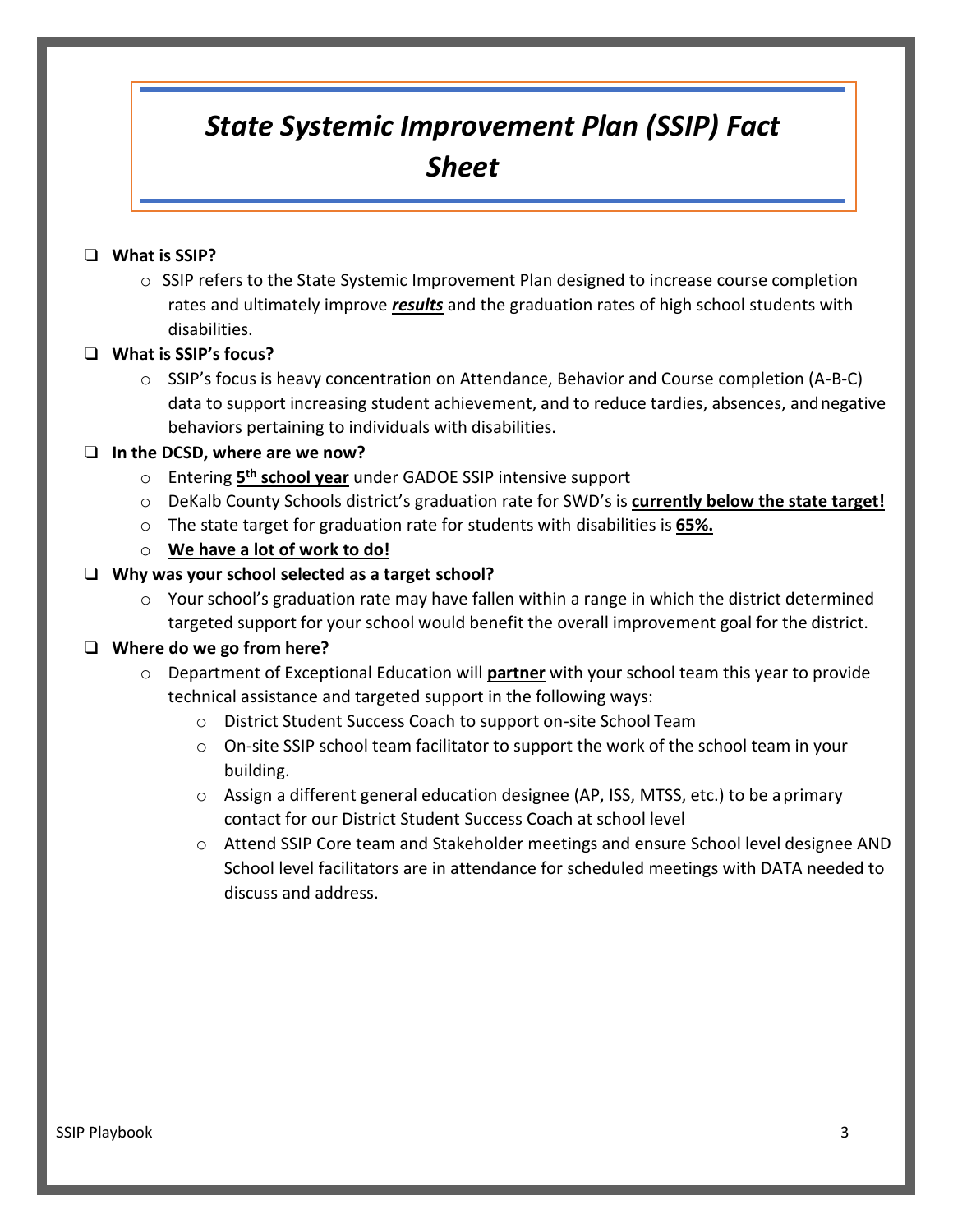# **TARGET SCHOOLS**

- I. Chamblee Charter HS
- II. Clarkston HS
- III. Columbia HS
- IV. Cross Keys HS
- V. DeKalb Alternative School
- VI. Elizabeth Andrews HS
- VII. Lakeside HS
- VIII. Lithonia HS
- IX. McNair HS
- X. MLK HS
- XI. Redan HS
- XII. Stephenson HS
- XIII. Stone Mountain HS
- XIV. Tucker MS
- XV. Tucker HS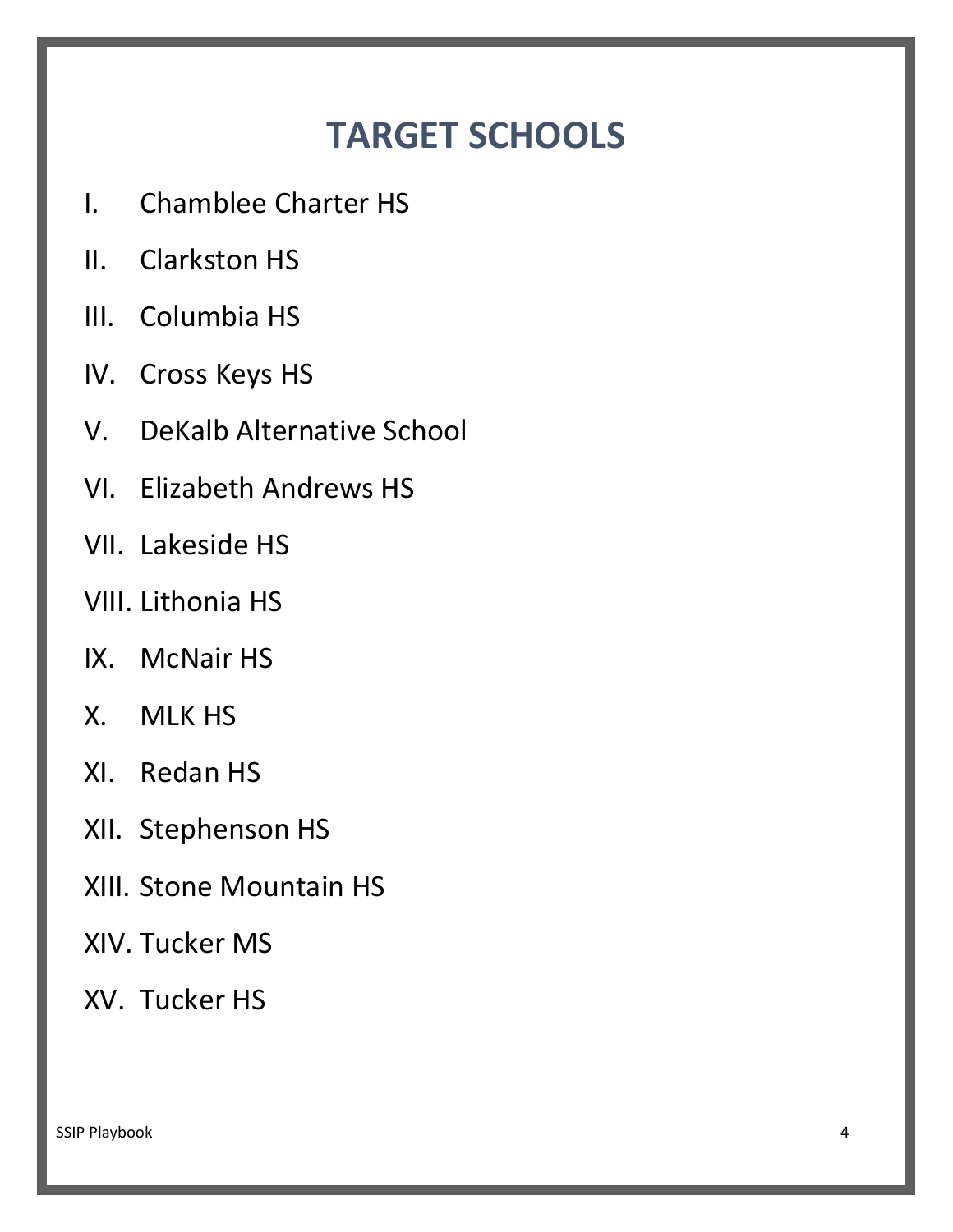# **EXCEPTIONAL EDUCATION**

# **MENU OF SUPPORT**

Each year, the Exceptional Education department partners with schools to provide intensive instructional support to enhance the professional growth of our staff and students. Our support services are broad and are tailored to meet the individual needs of each school. We aim to work with each school to develop a comprehensive plan based upon the guidance and data collected, reviewed and analyzed by the school. We also collaborate with the Georgia Learning Resource System (GLRS) and Metro RESA in a collaborative approach. A List of available supports for are below:

**Check and Connect Training-** is a model to promote student engagement in school, reduce student dropout rates and increase school completion.

**Mental Health First Aid-** is a national program to teach the skills to respond and recognize the signs of mental illness and substance use.

**Crisis Prevention/Intervention (CPI)-** is a behavior management training for organizations which provides specialized instruction on verbal de-escalation and physical restraint.

**Mindset training-**focuses on **verbal de-escalation** and the prevention and management of aggressive situations.

**High Leverage Practices in Special Education-**Highlights the **t**wenty-two high-leverage practices for special education which are identified and designed to serve as a road map for guiding teacher preparation, professional development, and/or current self- assessment.

**Instructional Software support (Co-writer and Snap/Read)-**electronic reading tools that can support the most diverse reading needs for students. These tools can read both accessible and inaccessible text aloud, levels vocabulary and translates text.

#### **Professional Development (not an exhaustive list)**

- Specially Designed Instruction
- Co-Teaching and Co-planning
- Behavior/classroom Management
- Progress monitoring and Data collection
- IEP compliance modules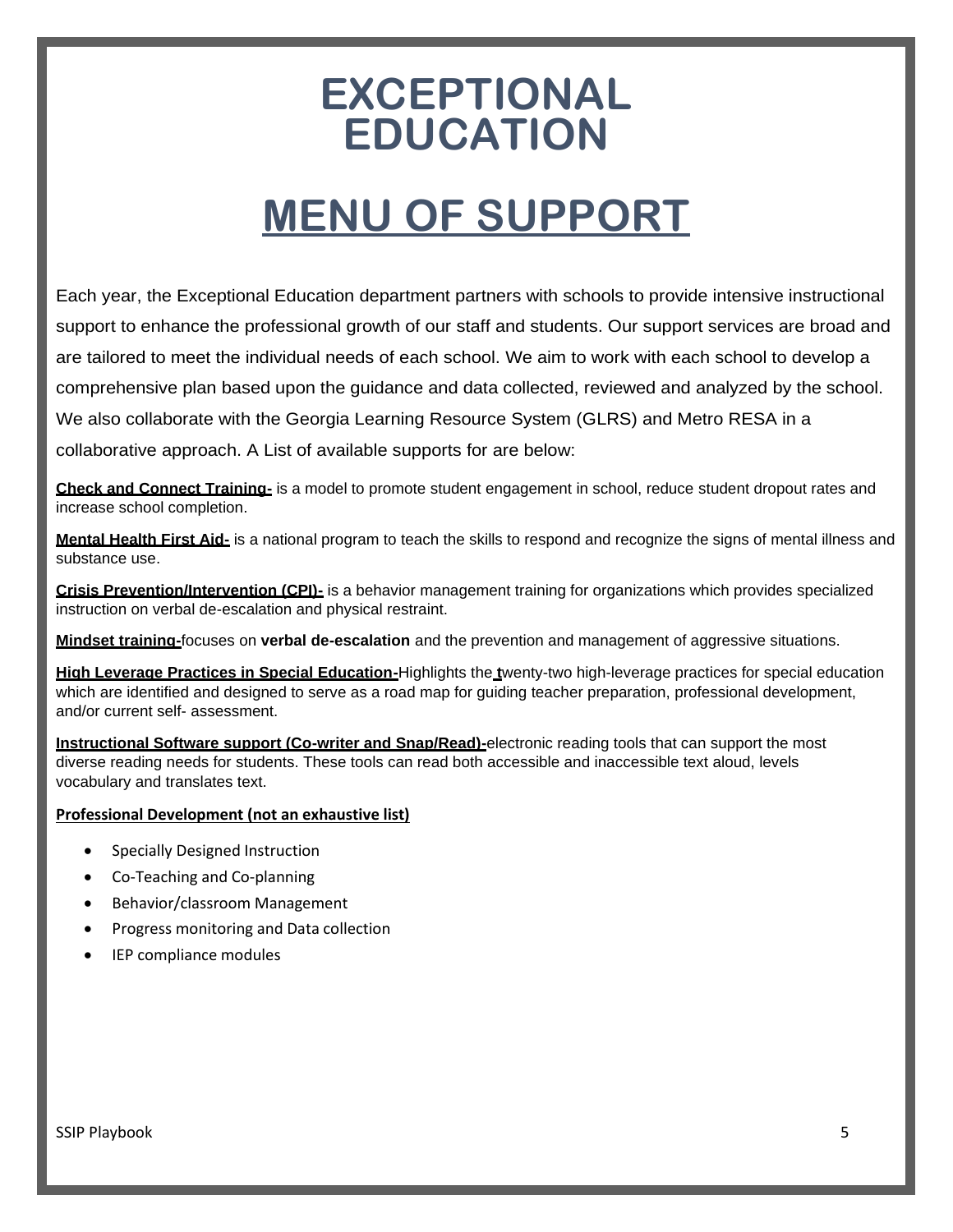# District Teams

# **Communication Role:**

Communicate strategies and challenges/successes in engaging stakeholders in the design and implementation of improvement activities to the Regional Implementation Teams.

Communicate results of data analysis to stakeholders and Regional Implementation Teams.

Communicate components of District Action Plan to Regional Implementation Teams.

Communicate resources needed for implementation of improvement activities to Regional Implementation Teams.

Communicate alignment of improvement activities with Regional Implementation Teams.

Communicate implementation barriers and successes from the district and school levels to the Regional Implementation Teams.

Share process and outcome data with Regional Implementation Teams.

#### **Practice Informs Policy Policy Informs Practice Communication Role:**

Communicate components of District Plan with School Teams.

Communicate information about implementation requirements (e.g. data analysis, identification of targeted students, development of an action plan, etc.) to participating School Teams.

Provide resources including personnel (e.g. District Coach) to support School Teams.

Communicate actual or proposed changes in policy or guidance to School Teams.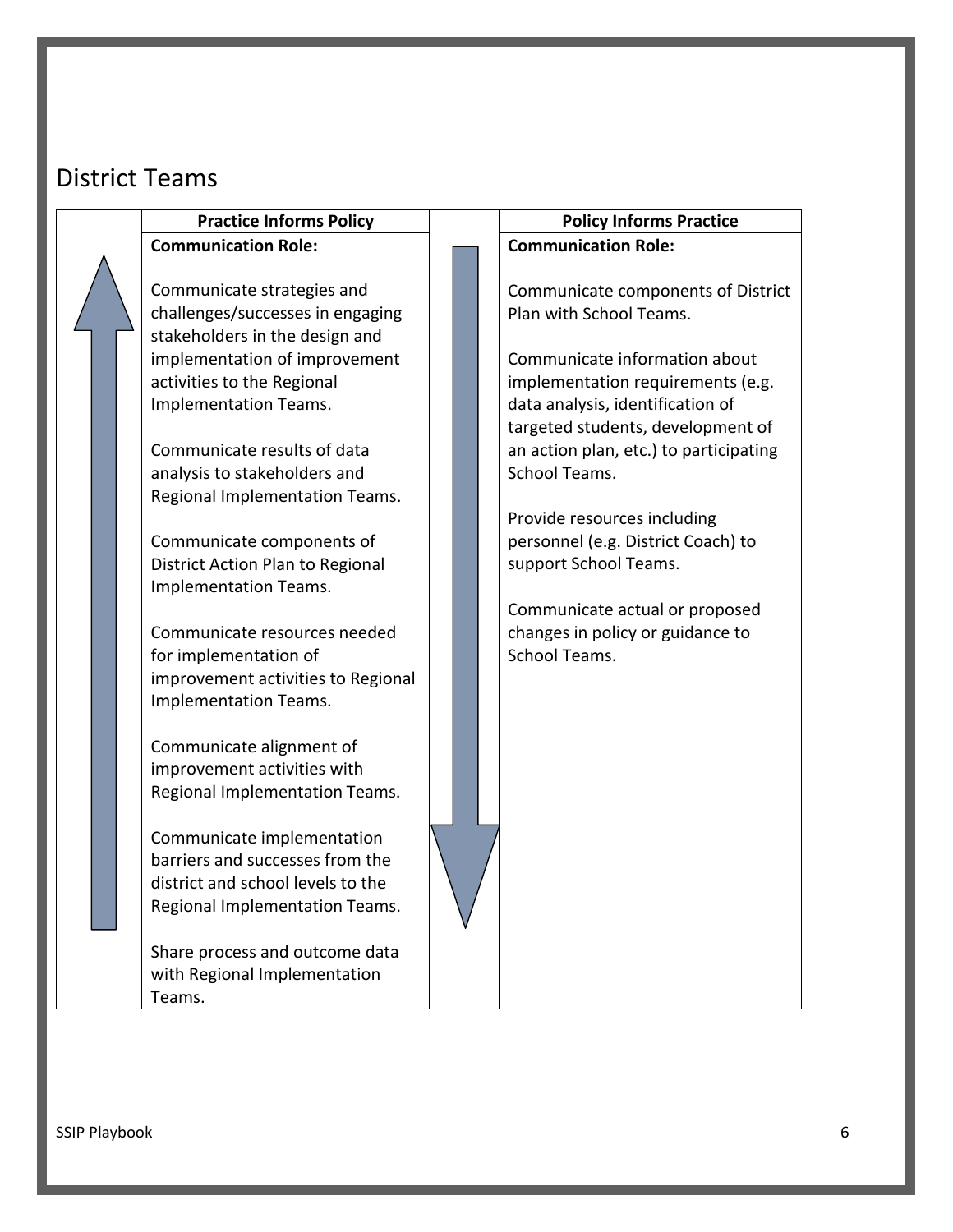# District Team Responsibilities

**Purpose:** Ensure effective implementation and district capacity for the Student Success process.

| <b>Responsibilities</b>                                                                                                                                                                                                                                                                                                                                                                                                                                                                                                                                                                                                                                                                                                                                                                                                                                                                                                                                                                                                                                                                                                                                                                                                                                                                                                                                                                                                                                                                                                                                                                                                                                                                                                                                                                                                                                                                                                                                                                           | <b>Tasks</b>                                                                                                                                                                                                                                                                                                                                                                                                                                                                                                                                                                                                                                                                                                                                                                                                                                            |
|---------------------------------------------------------------------------------------------------------------------------------------------------------------------------------------------------------------------------------------------------------------------------------------------------------------------------------------------------------------------------------------------------------------------------------------------------------------------------------------------------------------------------------------------------------------------------------------------------------------------------------------------------------------------------------------------------------------------------------------------------------------------------------------------------------------------------------------------------------------------------------------------------------------------------------------------------------------------------------------------------------------------------------------------------------------------------------------------------------------------------------------------------------------------------------------------------------------------------------------------------------------------------------------------------------------------------------------------------------------------------------------------------------------------------------------------------------------------------------------------------------------------------------------------------------------------------------------------------------------------------------------------------------------------------------------------------------------------------------------------------------------------------------------------------------------------------------------------------------------------------------------------------------------------------------------------------------------------------------------------------|---------------------------------------------------------------------------------------------------------------------------------------------------------------------------------------------------------------------------------------------------------------------------------------------------------------------------------------------------------------------------------------------------------------------------------------------------------------------------------------------------------------------------------------------------------------------------------------------------------------------------------------------------------------------------------------------------------------------------------------------------------------------------------------------------------------------------------------------------------|
| Support district implementation of the Student Success process<br>$\bullet$<br>Analyze data (i.e., stakeholder engagement, capacity, resources,<br>infrastructure, general supervision, equity gaps,<br>strengths/weaknesses, & barriers and leverage points)<br>Create and implement an action plan with critical next steps, pro-<br>$\bullet$<br>active strategies, district-wide strategies, and targeted school(s)<br>strategies<br>Ensure Student Success strategies and activities are embedded in<br>the District's Strategic Plan<br>Identify a District Coach and clearly define roles and<br>$\bullet$<br>responsibilities for coordination of Student Success<br>Provide leadership for improvement practices and organizational<br>change<br>Provide district implementation supports including professional<br>$\bullet$<br>learning, technical assistance for all schools and targeted schools,<br>and provide needed resources<br>Monitor the implementation of the District Plan's goals/actions,<br>$\bullet$<br>fidelity of implementation and outcomes<br>Establish formalized feedback loops between the Regional<br>$\bullet$<br>Implementation Team, District Team, and School Team<br>Analyze data regularly and make adjustments to the process as<br>$\bullet$<br>needed using a problem-solving model to improve student<br>outcomes<br>Understand current fiscal, personnel, and material resources<br>$\bullet$<br>needed to support implementation and secure needed resources<br>for efforts<br>Convene stakeholders for opportunities for action planning,<br>sharing information/progress, and celebrating success at<br>established checkpoints<br>Support implementation of Student Success in targeted school(s)<br>Monitor and report implementation progress to the SSIP Program<br>Specialist and other stakeholders<br>Monitor and report student outcomes resulting from intensive<br>support for a targeted group of students at the targeted school(s) | Establish regularly scheduled<br>meetings with executive<br>leadership participation<br>Document weekly/monthly<br>meetings<br>Participate in Student Success<br>trainings and technical assistance<br>including coaching<br>Support School Teams in<br>implementing Student Success<br>Complete and submit District<br>$\bullet$<br><b>Implementation Fidelity Rubric as</b><br>requested<br>Collect and keep evidence of<br>ratings for the District<br><b>Implementation Fidelity Rubric</b><br>Assess and report the impact of<br>initiatives on student outcomes<br>Report and submit student<br>$\bullet$<br>outcomes resulting from support<br>for a targeted group of students at<br>the targeted high school(s)<br>Share assessment results from<br>fidelity measures and student<br>outcomes with the District Team<br>and other stakeholders |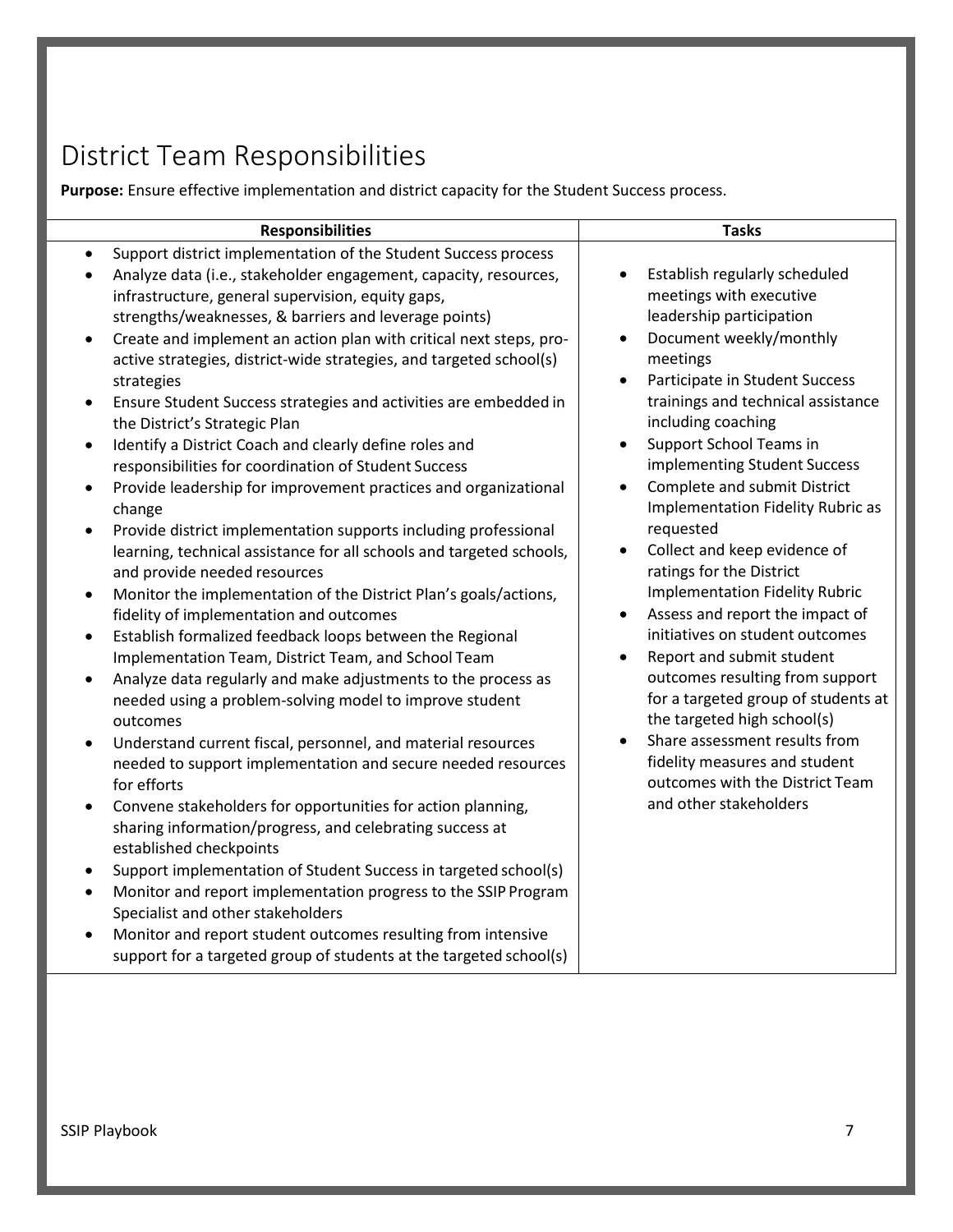# School Teams

| <b>Practice Informs Policy</b> | <b>Policy Informs Practice</b>                                                                                                                                                                                                                                                                                                                                                                     |
|--------------------------------|----------------------------------------------------------------------------------------------------------------------------------------------------------------------------------------------------------------------------------------------------------------------------------------------------------------------------------------------------------------------------------------------------|
|                                | <b>Communication Role:</b>                                                                                                                                                                                                                                                                                                                                                                         |
|                                | Communicate information<br>about targeted interventions<br>and supports to school staff.<br>Communicate information<br>about school wide universal<br>practices to school staff.<br>Communicate information<br>about data collection and<br>reporting requirements to<br>school staff.<br>Communicate information<br>about technical assistance<br>supports including coaching to<br>school staff. |
|                                |                                                                                                                                                                                                                                                                                                                                                                                                    |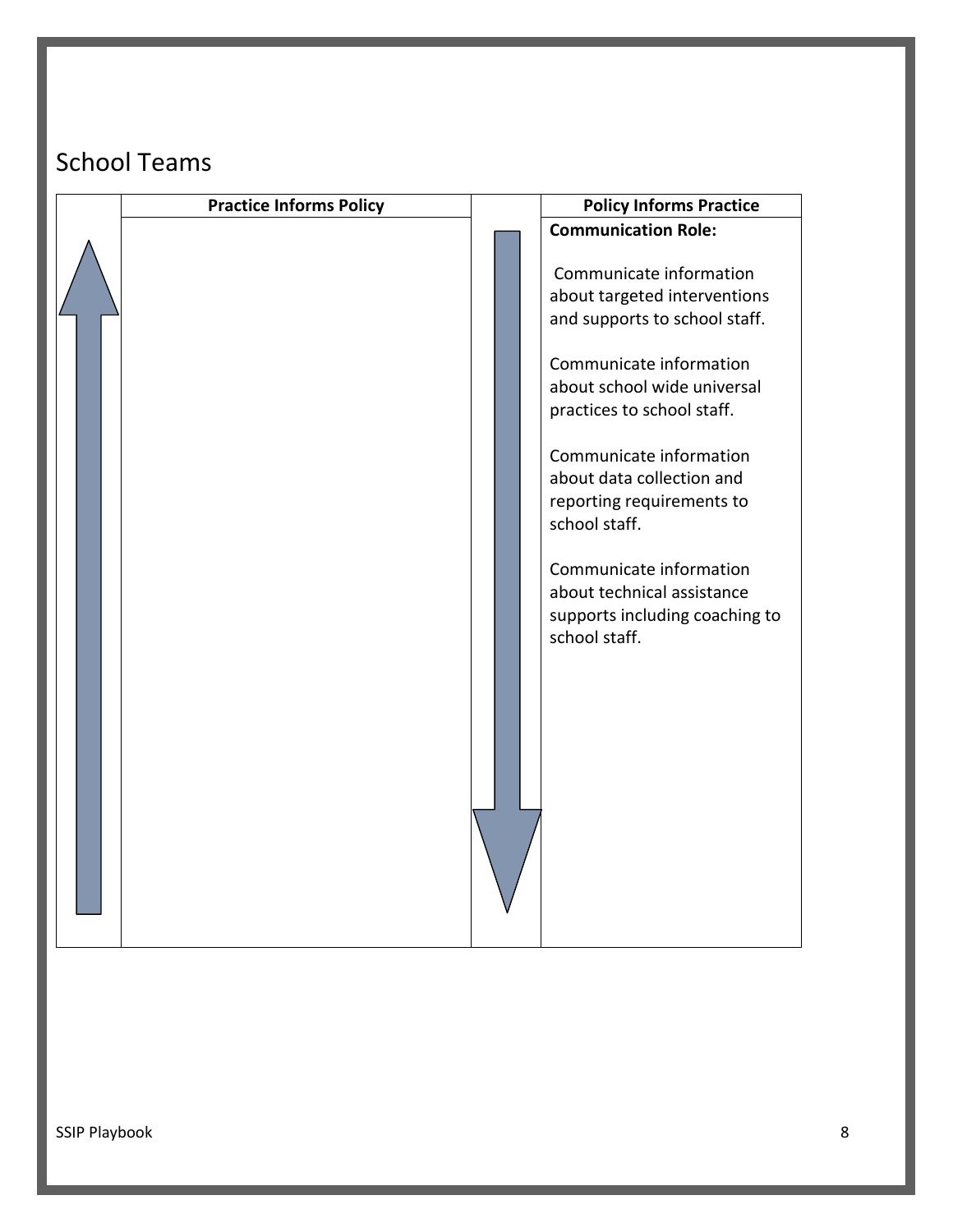# School Team Responsibilities

**Purpose:** Ensure school implementation capacity for the Student Success process

| <b>Responsibilities</b>                                                                                                                                                                                                                                                                                                                                                                                                                                                                                                                                                                                                                                                                                                                                                                                                                                                                                                                                                                                                                                                                                                                                                                                                                                                                                                                                                                                                                                                                                                                                                                                                                                                                                                                                                                                                                                                     | <b>Tasks</b>                                                                                                                                                                                                                                                                                                                                                                                                                                                                                                                                                                                                                                                                                                                                                                                                                                                                                                                                                                                                        |
|-----------------------------------------------------------------------------------------------------------------------------------------------------------------------------------------------------------------------------------------------------------------------------------------------------------------------------------------------------------------------------------------------------------------------------------------------------------------------------------------------------------------------------------------------------------------------------------------------------------------------------------------------------------------------------------------------------------------------------------------------------------------------------------------------------------------------------------------------------------------------------------------------------------------------------------------------------------------------------------------------------------------------------------------------------------------------------------------------------------------------------------------------------------------------------------------------------------------------------------------------------------------------------------------------------------------------------------------------------------------------------------------------------------------------------------------------------------------------------------------------------------------------------------------------------------------------------------------------------------------------------------------------------------------------------------------------------------------------------------------------------------------------------------------------------------------------------------------------------------------------------|---------------------------------------------------------------------------------------------------------------------------------------------------------------------------------------------------------------------------------------------------------------------------------------------------------------------------------------------------------------------------------------------------------------------------------------------------------------------------------------------------------------------------------------------------------------------------------------------------------------------------------------------------------------------------------------------------------------------------------------------------------------------------------------------------------------------------------------------------------------------------------------------------------------------------------------------------------------------------------------------------------------------|
| Support school implementation of the Student Success process<br>$\bullet$<br>Analyze data (i.e., stakeholder engagement, capacity,<br>resources, infrastructure, general supervision, equity gaps<br>strengths/weaknesses, & barriers and leverage points)<br>Work closely with the District Team to develop knowledge,<br>$\bullet$<br>skills, and abilities related to increasing implementation<br>capacity within the school<br>Create and implement an action plan with critical next steps,<br>$\bullet$<br>pro-active strategies, school-wide/ universal strategies,<br>targeted strategies, and evidence-based practices for targeted<br>students<br>Ensure Student Success goals and actions are included in the<br><b>School Plan</b><br>Provide leadership for improvement practices and<br>$\bullet$<br>organizational change<br>Monitor the implementation of the School Plan's goals,<br>$\bullet$<br>actions, and strategies<br>Analyze data regularly and make adjustments as needed using<br>$\bullet$<br>a problem-solving model to improve student outcomes<br>Align roles, functions, and structures with implementation<br>$\bullet$<br>supports necessary for effective use of evidence-based<br>practices<br>Establish formalized feedback loops between the Regional<br>$\bullet$<br>Implementation Team, District Team, and School Team<br>Convene stakeholders for opportunities for action planning,<br>$\bullet$<br>sharing information/progress, and celebrating success at<br>established checkpoints<br>Provide professional learning and coaching to build and sustain<br>٠<br>evidence-based practices<br>Monitor the impact of universal, targeted, and intensive<br>$\bullet$<br>supports and evidence-based practices<br>Monitor and report fidelity of implementation and student<br>outcomes to District Coach and other stakeholders | Establish regularly scheduled<br>$\bullet$<br>meetings with executive leadership<br>participation<br>Document regularly scheduled team<br>$\bullet$<br>meetings with agenda, minutes, and<br>sign-in sheets<br>Participate in Student Success<br>trainings and technical assistance<br>including coaching<br>Complete and submit School<br>$\bullet$<br>Implementation Fidelity Rubric and<br>targeted student outcome data<br>Collect and keep evidence of ratings<br>for the School Implementation<br><b>Fidelity Rubric</b><br>Participate in Student Success<br>trainings and technical assistance<br>Monitor the impact of<br>$\bullet$<br>implementation of evidence-based<br>practices and strategies on student<br>outcomes<br>Assess student outcomes including<br>the outcomes resulting from<br>support for a targeted group of 50<br>students<br>Share assessment results from<br>implementation measures and<br>student outcomes with the School<br>Team, the District Team, and other<br>stakeholders |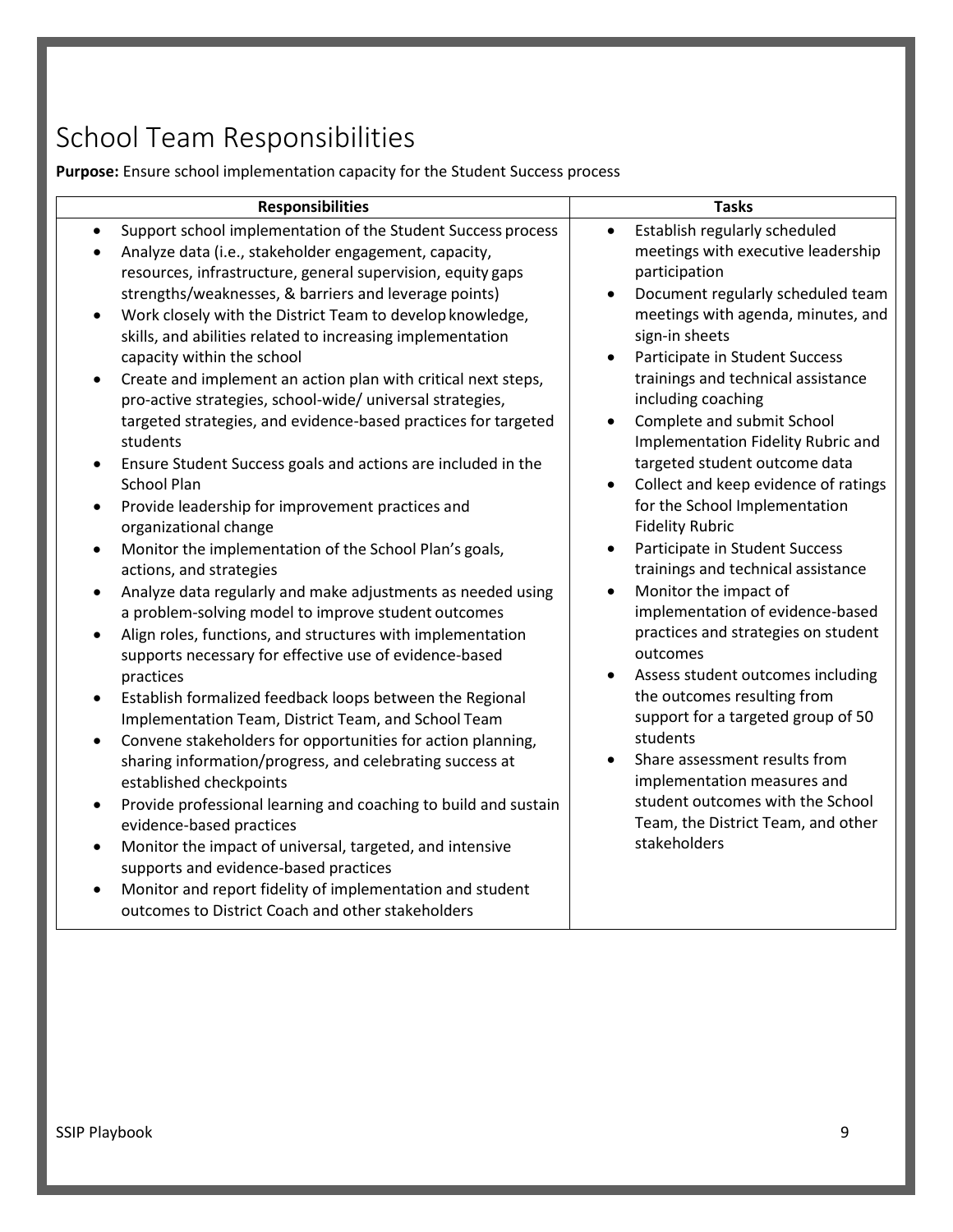### **SCHOOL TEAM FACILITATOR ROLE**

#### ❑ **Complete School Review**

- o Engage stakeholders at school level.
- o Examine school capacity and infrastructure.
- o Review strengths and weaknesses.
- o Analyze salient data trends.
- o Use data to identify local barriers.

#### ❑ **Engage and Facilitate School Team**

- $\circ$  Identify school team members including members with key decision- making authority and members from general and special education.
- $\circ$  Establish clearly defined roles and responsibilities for team members including the School Leader.
- o Determine and publish school team meeting dates.
- o Document monthly meetings with agenda, minutes, and sign-in sheets.
- o Engage other key stakeholders as needed.
- $\circ$  Meet 2X monthly with the school team
- o Meet 2X monthly face-to-face with the District Coach.
- o Participate in School Leadership Launch Webinars.

#### ❑ **Implement the Plan**

- o Support the development of the school action plan based on identified and prioritized areas of need based on data.
- $\circ$  Use the plan to guide implementation.
- o Implement evidence-based practices to drive improvement
- o Determine school supports for students needing targeted support.
- o Support with the selection of targeted students needing intensive support.
- $\circ$  Align improvement strategies with all relevant district and school improvement strategies in the plan.
- o Use formalized communication feedback loops to inform all stakeholders.

#### ❑ **Monitor Implementation**

- o Ensure and support the monitoring implementation of evidence-based practices.
- o Complete the School Implementation Fidelity Rubric with District Coach.
- o Monitor and share outcomes of evidence-based practices.
- o Monitor and share outcomes of school supports.
- o Monitor and share student outcomes.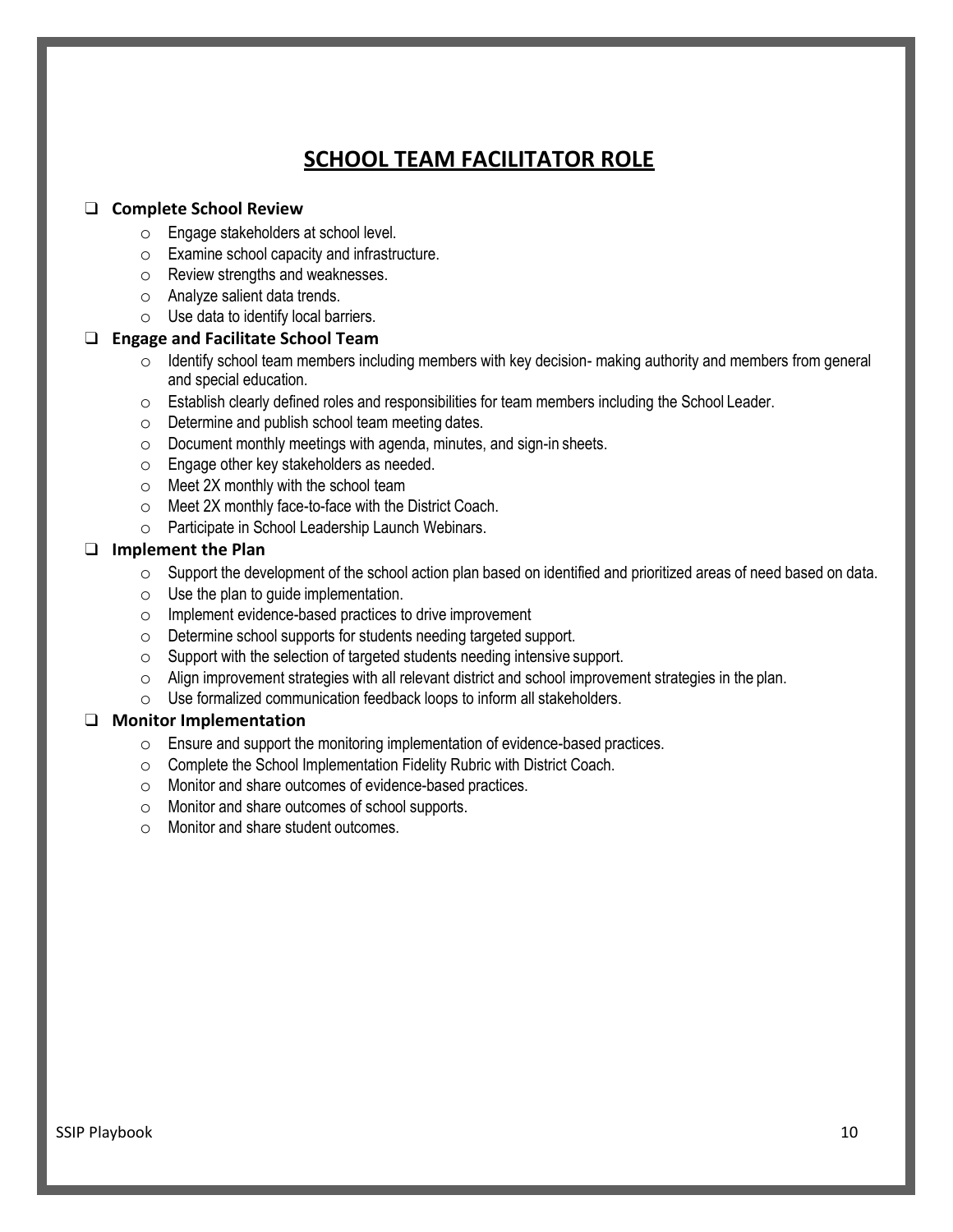

# SSIP Flow Chart for DeKalb County School

## **GEORGIA DEPARTMENT OF EDUCATION**

- Provides state level supports & guidelines for compliance
- DISTRICT SSIP TEAM
	- Internal/External Stakeholders to support student success through technical assistance, professional development, resources, etc.

(Stakeholder mtgs occur 2x/yr, Core team mtgs-monthly)

## SCHOOL BASED STUDENT SUCCESS TEAMS (10)

- Administrative Designee ٠
	- · Direct liaison between District & Leadership teams
- School level SSIP Facilitator
	- . Direct liaison between school level staff and District SSIP Team; facilitates school level data team meetings for targeted students with disabilities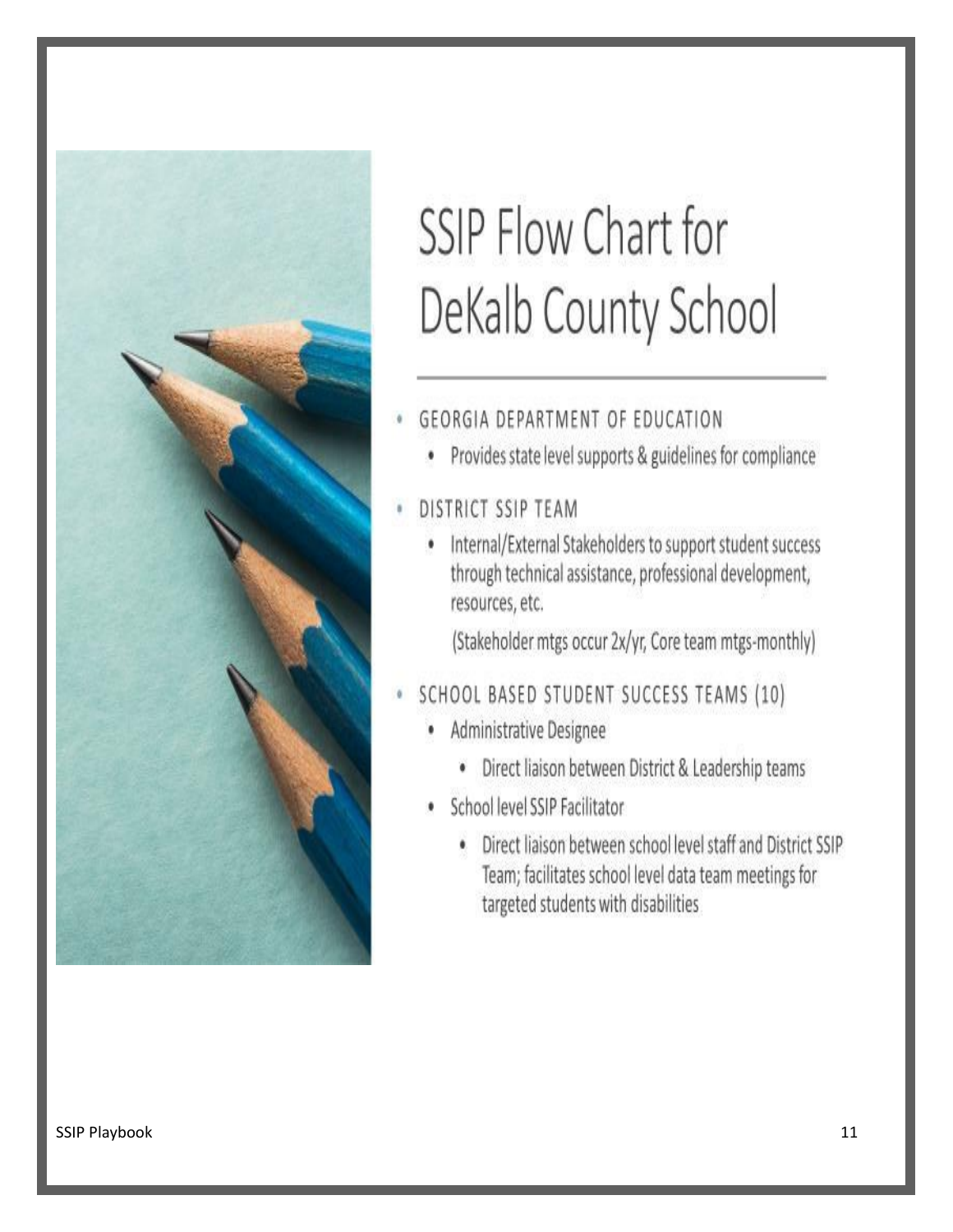# Suggested School Process Timeline/Benchmarks

| <b>COMPLETE SCHOOL REVIEW</b>   |             |            |             |            |            |            |            |            |            |            |            |             |
|---------------------------------|-------------|------------|-------------|------------|------------|------------|------------|------------|------------|------------|------------|-------------|
| <b>TASK DESCRIPTION</b>         | <b>JULY</b> | <b>AUG</b> | <b>SEPT</b> | <b>OCT</b> | <b>NOV</b> | <b>DEC</b> | <b>JAN</b> | <b>FEB</b> | <b>MAR</b> | <b>APR</b> | <b>MAY</b> | <b>JUNE</b> |
| 1. Engage stakeholders.         |             |            |             |            |            |            |            |            |            |            |            |             |
| 2. Examine school capacity      |             |            |             |            |            |            |            |            |            |            |            |             |
| and infrastructure.             |             |            |             |            |            |            |            |            |            |            |            |             |
| 3. Review strengths and         |             |            |             |            |            |            |            |            |            |            |            |             |
| weaknesses.                     |             |            |             |            |            |            |            |            |            |            |            |             |
| 4. Analyze salient data         |             |            |             |            |            |            |            |            |            |            |            |             |
| trends.                         |             |            |             |            |            |            |            |            |            |            |            |             |
| 5. Use data to identify local   |             |            |             |            |            |            |            |            |            |            |            |             |
| barriers.                       |             |            |             |            |            |            |            |            |            |            |            |             |
| <b>ENGAGE SCHOOL TEAM</b>       |             |            |             |            |            |            |            |            |            |            |            |             |
| <b>TASK DESCRIPTION</b>         | <b>JULY</b> | <b>AUG</b> | <b>SEPT</b> | <b>OCT</b> | <b>NOV</b> | <b>DEC</b> | <b>JAN</b> | <b>FEB</b> | <b>MAR</b> | <b>APR</b> | <b>MAY</b> | <b>JUNE</b> |
| 1. Identify school team         |             |            |             |            |            |            |            |            |            |            |            |             |
| members including               |             |            |             |            |            |            |            |            |            |            |            |             |
| members with key decision-      |             |            |             |            |            |            |            |            |            |            |            |             |
| making authority and            |             |            |             |            |            |            |            |            |            |            |            |             |
| members from general and        |             |            |             |            |            |            |            |            |            |            |            |             |
| special education.              |             |            |             |            |            |            |            |            |            |            |            |             |
| 2. Establish clearly defined    |             |            |             |            |            |            |            |            |            |            |            |             |
| roles and responsibilities      |             |            |             |            |            |            |            |            |            |            |            |             |
| for team members                |             |            |             |            |            |            |            |            |            |            |            |             |
| including the School<br>Leader. |             |            |             |            |            |            |            |            |            |            |            |             |
| 3. Determine and publish        |             |            |             |            |            |            |            |            |            |            |            |             |
| school team meeting dates.      |             |            |             |            |            |            |            |            |            |            |            |             |
| 4. Document monthly             |             |            |             |            |            |            |            |            |            |            |            |             |
| meetings with agenda,           |             |            |             |            |            |            |            |            |            |            |            |             |
| minutes, and sign-in            |             |            |             |            |            |            |            |            |            |            |            |             |
| sheets.                         |             |            |             |            |            |            |            |            |            |            |            |             |
| 5. Engage other key             |             |            |             |            |            |            |            |            |            |            |            |             |
| stakeholders as needed.         |             |            |             |            |            |            |            |            |            |            |            |             |
| 6. Meet 2X monthly with         |             |            |             |            |            |            |            |            |            |            |            |             |
| the school team                 |             |            |             |            |            |            |            |            |            |            |            |             |
| 7. Meet 2X monthly face-to-     |             |            |             |            |            |            |            |            |            |            |            |             |
| face with the District          |             |            |             |            |            |            |            |            |            |            |            |             |
| Coach.                          |             |            |             |            |            |            |            |            |            |            |            |             |
| 8. Participate in School        |             |            |             |            |            |            |            |            |            |            |            |             |
| Leadership Launch               |             |            |             |            |            |            |            |            |            |            |            |             |
| Webinars.                       |             |            |             |            |            |            |            |            |            |            |            |             |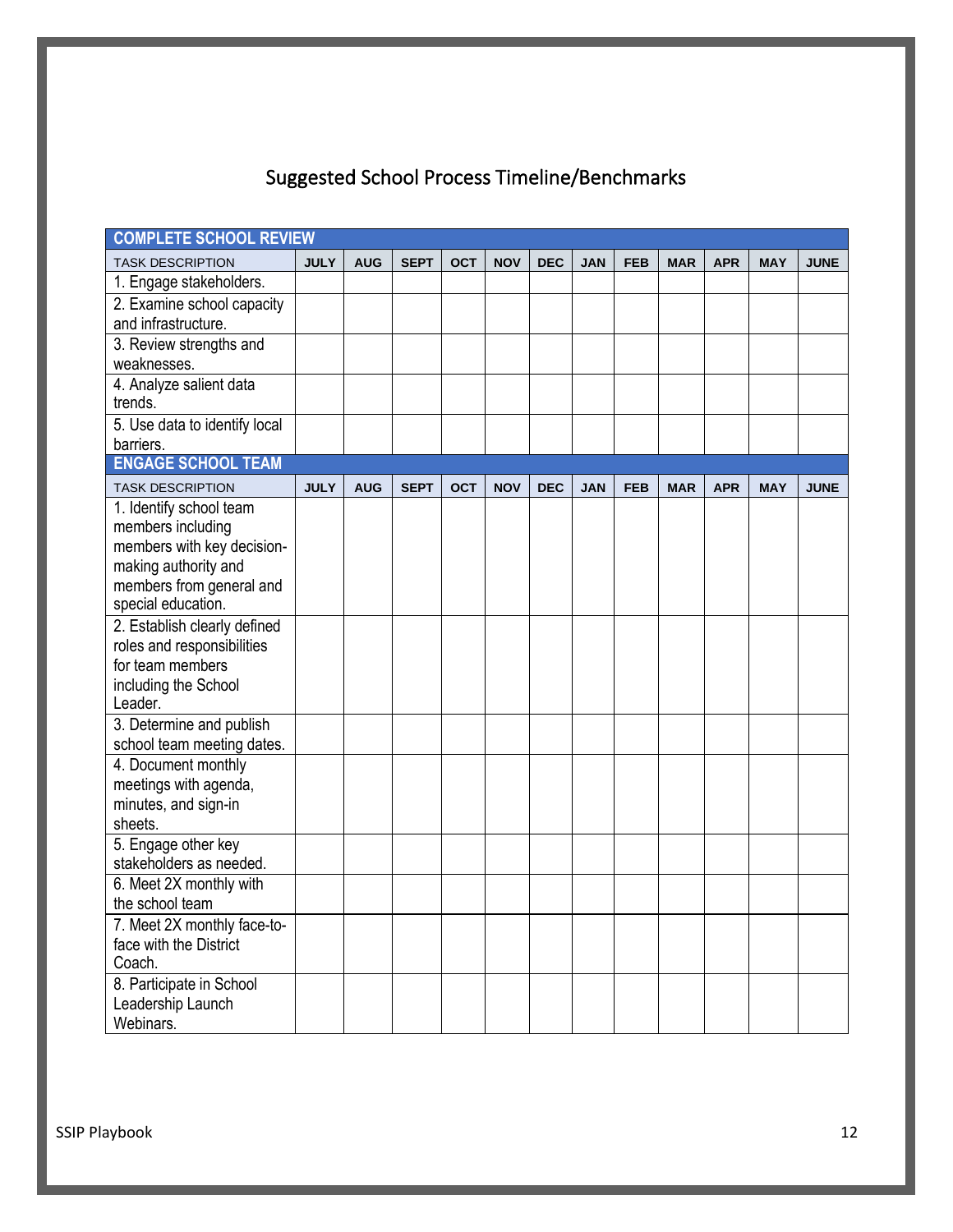| <b>TASK DESCRIPTION</b>                                   | <b>JULY</b> | <b>AUG</b> | <b>SEPT</b> | <b>OCT</b> | <b>NOV</b> | <b>DEC</b> | <b>JAN</b> | <b>FEB</b> | <b>MAR</b> | <b>APR</b> | <b>MAY</b> | <b>JUNE</b> |
|-----------------------------------------------------------|-------------|------------|-------------|------------|------------|------------|------------|------------|------------|------------|------------|-------------|
| 1. Develop the plan based                                 |             |            |             |            |            |            |            |            |            |            |            |             |
| on identified and prioritized                             |             |            |             |            |            |            |            |            |            |            |            |             |
| areas of need based on                                    |             |            |             |            |            |            |            |            |            |            |            |             |
| data.                                                     |             |            |             |            |            |            |            |            |            |            |            |             |
| 2. Use the plan to guide                                  |             |            |             |            |            |            |            |            |            |            |            |             |
| implementation.                                           |             |            |             |            |            |            |            |            |            |            |            |             |
| 3. Implement a multi-tiered                               |             |            |             |            |            |            |            |            |            |            |            |             |
| system of supports with                                   |             |            |             |            |            |            |            |            |            |            |            |             |
| evidence-based practices to                               |             |            |             |            |            |            |            |            |            |            |            |             |
| drive improvement.                                        |             |            |             |            |            |            |            |            |            |            |            |             |
| 4. Determine universal                                    |             |            |             |            |            |            |            |            |            |            |            |             |
| school-wide supports                                      |             |            |             |            |            |            |            |            |            |            |            |             |
| 5. Determine school                                       |             |            |             |            |            |            |            |            |            |            |            |             |
| supports for students                                     |             |            |             |            |            |            |            |            |            |            |            |             |
| needing targeted support                                  |             |            |             |            |            |            |            |            |            |            |            |             |
| 6. Select targeted students<br>needing intensive support. |             |            |             |            |            |            |            |            |            |            |            |             |
| 7. Align improvement                                      |             |            |             |            |            |            |            |            |            |            |            |             |
| strategies with all relevant                              |             |            |             |            |            |            |            |            |            |            |            |             |
| district and school                                       |             |            |             |            |            |            |            |            |            |            |            |             |
| improvement strategies in                                 |             |            |             |            |            |            |            |            |            |            |            |             |
| the plan.                                                 |             |            |             |            |            |            |            |            |            |            |            |             |
| 8. Use formalized                                         |             |            |             |            |            |            |            |            |            |            |            |             |
| communication feedback                                    |             |            |             |            |            |            |            |            |            |            |            |             |
| loops to inform all                                       |             |            |             |            |            |            |            |            |            |            |            |             |
| stakeholders.<br><b>PROVIDE IMPLEMENTATION SUPPORTS</b>   |             |            |             |            |            |            |            |            |            |            |            |             |
|                                                           |             |            |             |            |            |            |            |            |            |            |            |             |
| <b>TASK DESCRIPTION</b>                                   | <b>JULY</b> | <b>AUG</b> | <b>SEPT</b> | OCT        | <b>NOV</b> | <b>DEC</b> | JAN        | <b>FEB</b> | <b>MAR</b> | <b>APR</b> | <b>MAY</b> | <b>JUNE</b> |
| 1. Provide professional                                   |             |            |             |            |            |            |            |            |            |            |            |             |
| learning to support the                                   |             |            |             |            |            |            |            |            |            |            |            |             |
| implementation for evidence-                              |             |            |             |            |            |            |            |            |            |            |            |             |
| based practices.<br>2. Select School Team                 |             |            |             |            |            |            |            |            |            |            |            |             |
|                                                           |             |            |             |            |            |            |            |            |            |            |            |             |
| Leader who has assigned<br>responsibilities for           |             |            |             |            |            |            |            |            |            |            |            |             |
| implementation and                                        |             |            |             |            |            |            |            |            |            |            |            |             |
| coordination of the plan.                                 |             |            |             |            |            |            |            |            |            |            |            |             |
| 3. Provide technical                                      |             |            |             |            |            |            |            |            |            |            |            |             |
| assistance for all staff.                                 |             |            |             |            |            |            |            |            |            |            |            |             |
| 4. Provide technical                                      |             |            |             |            |            |            |            |            |            |            |            |             |
| assistance including                                      |             |            |             |            |            |            |            |            |            |            |            |             |
| coaching for the identified                               |             |            |             |            |            |            |            |            |            |            |            |             |
| staff members.                                            |             |            |             |            |            |            |            |            |            |            |            |             |
| 5. Provide the fiscal,                                    |             |            |             |            |            |            |            |            |            |            |            |             |
| personnel, and material                                   |             |            |             |            |            |            |            |            |            |            |            |             |
| resources needed to support                               |             |            |             |            |            |            |            |            |            |            |            |             |
| implementation.                                           |             |            |             |            |            |            |            |            |            |            |            |             |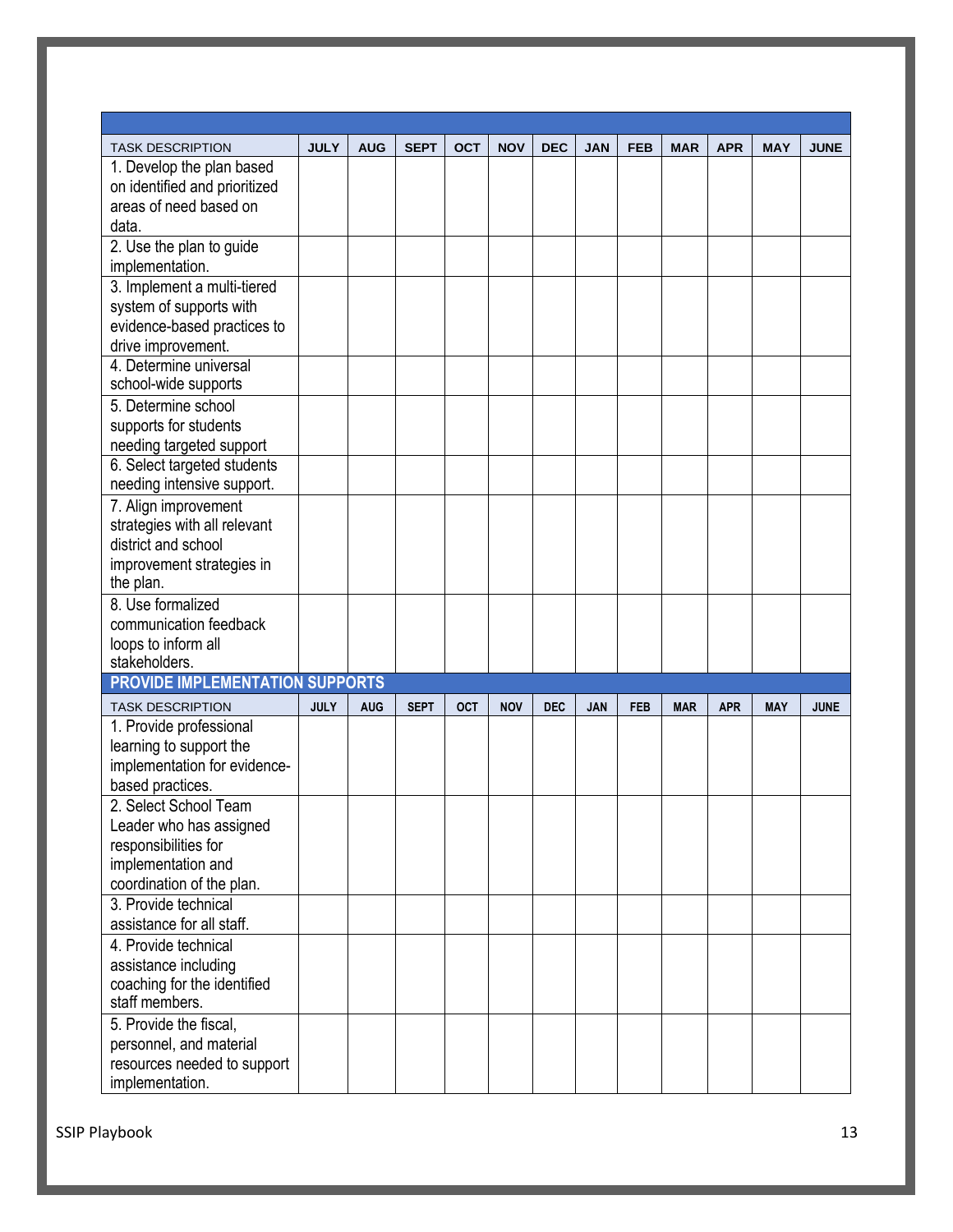| <b>MONITOR IMPLEMENTATION</b>              |             |            |             |            |            |            |            |            |            |            |            |             |
|--------------------------------------------|-------------|------------|-------------|------------|------------|------------|------------|------------|------------|------------|------------|-------------|
| <b>TASK DESCRIPTION</b>                    | <b>JULY</b> | <b>AUG</b> | <b>SEPT</b> | <b>OCT</b> | <b>NOV</b> | <b>DEC</b> | <b>JAN</b> | <b>FEB</b> | <b>MAR</b> | <b>APR</b> | <b>MAY</b> | <b>JUNE</b> |
| 1. Monitor implementation                  |             |            |             |            |            |            |            |            |            |            |            |             |
| fidelity of evidence-based                 |             |            |             |            |            |            |            |            |            |            |            |             |
| practices.                                 |             |            |             |            |            |            |            |            |            |            |            |             |
| 2. Complete the School                     |             |            |             |            |            |            |            |            |            |            |            |             |
| Implementation Fidelity                    |             |            |             |            |            |            |            |            |            |            |            |             |
| Rubric.                                    |             |            |             |            |            |            |            |            |            |            |            |             |
| 3. Monitor outcomes of                     |             |            |             |            |            |            |            |            |            |            |            |             |
| evidence-based practices.                  |             |            |             |            |            |            |            |            |            |            |            |             |
| 4. Monitor outcomes of                     |             |            |             |            |            |            |            |            |            |            |            |             |
| school supports.                           |             |            |             |            |            |            |            |            |            |            |            |             |
| 5. Update and submit                       |             |            |             |            |            |            |            |            |            |            |            |             |
| targeted student information.              |             |            |             |            |            |            |            |            |            |            |            |             |
| 6. Monitor student                         |             |            |             |            |            |            |            |            |            |            |            |             |
| outcomes.                                  |             |            |             |            |            |            |            |            |            |            |            |             |
| 7. Conduct implementation                  |             |            |             |            |            |            |            |            |            |            |            |             |
| fidelity evidence pulse check              |             |            |             |            |            |            |            |            |            |            |            |             |
| 8. Update targeted student                 |             |            |             |            |            |            |            |            |            |            |            |             |
| information at the school                  |             |            |             |            |            |            |            |            |            |            |            |             |
| level                                      |             |            |             |            |            |            |            |            |            |            |            |             |
| 9. Submit the School                       |             |            |             |            |            |            |            |            |            |            |            |             |
| <b>Implementation Fidelity</b><br>Rubric   |             |            |             |            |            |            |            |            |            |            |            |             |
|                                            |             |            |             |            |            |            |            |            |            |            |            |             |
| 10. Submit targeted student<br>information |             |            |             |            |            |            |            |            |            |            |            |             |
|                                            |             |            |             |            |            |            |            |            |            |            |            |             |
| 11. Complete and submit                    |             |            |             |            |            |            |            |            |            |            |            |             |
| annual surveys                             |             |            |             |            |            |            |            |            |            |            |            |             |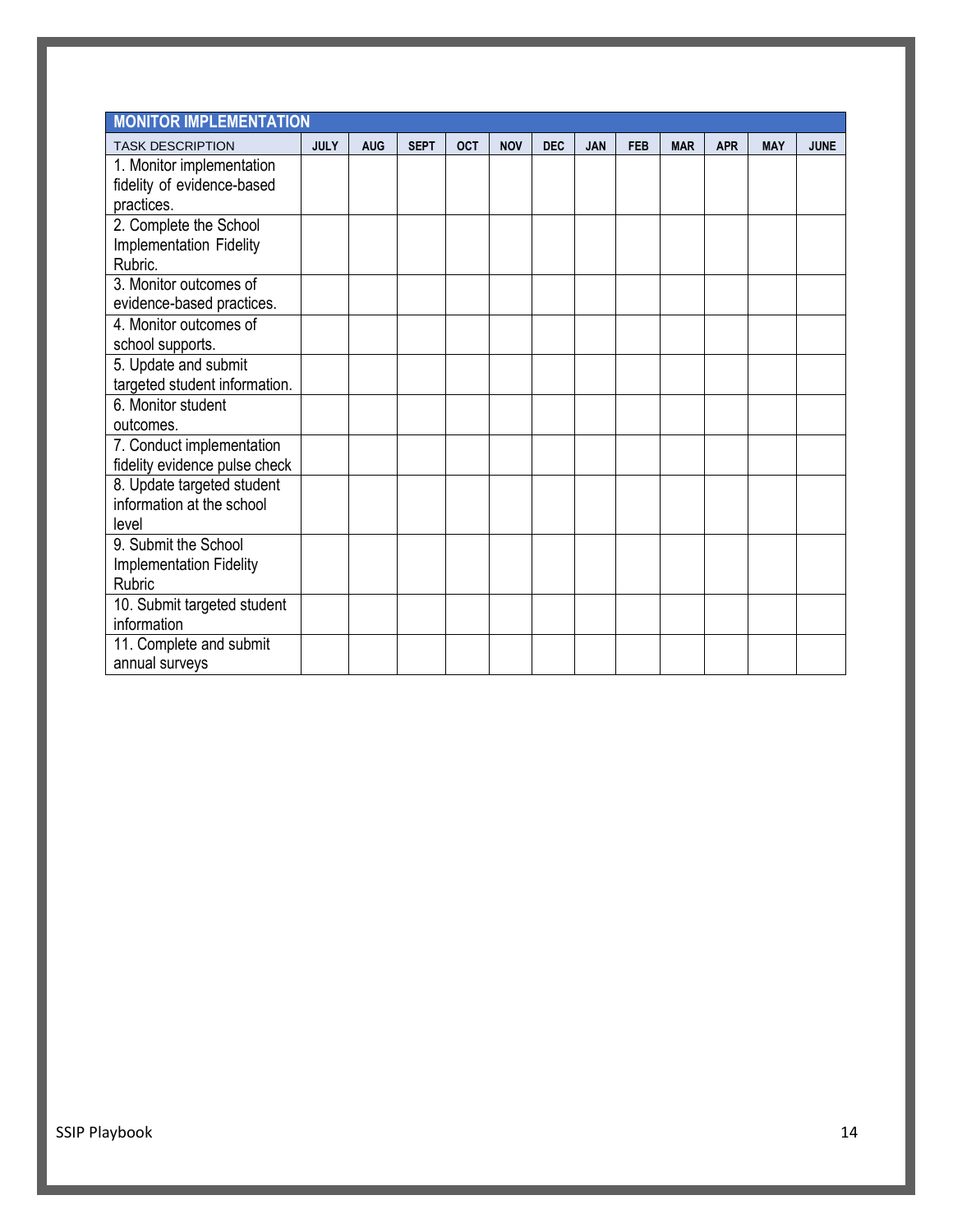# **Sample Chart for School reporting to Leadership/District SSIP Teams**

| <b>Attendance:</b><br>(total # of students w/tardies &<br>$\bullet$<br>absences)             | <b>Next Steps:</b> |
|----------------------------------------------------------------------------------------------|--------------------|
| <b>Discipline referrals:</b><br>(total # of students w/discipline<br>$\bullet$<br>referrals) | <b>Next Steps:</b> |
| <b>Failing Math:</b><br>(# of students)                                                      | <b>Next Steps:</b> |
| <b>Failing Reading:</b><br>(# of students)                                                   | <b>Next Steps:</b> |
| <b>Failing Science:</b><br>(# of students)                                                   | <b>Next Steps:</b> |
| <b>Failing Social Studies:</b><br>(# of students)                                            | <b>Next Steps:</b> |
| <b>Failing Electives:</b><br>(# of students)                                                 | <b>Next Steps:</b> |
| <b>Totals:</b>                                                                               |                    |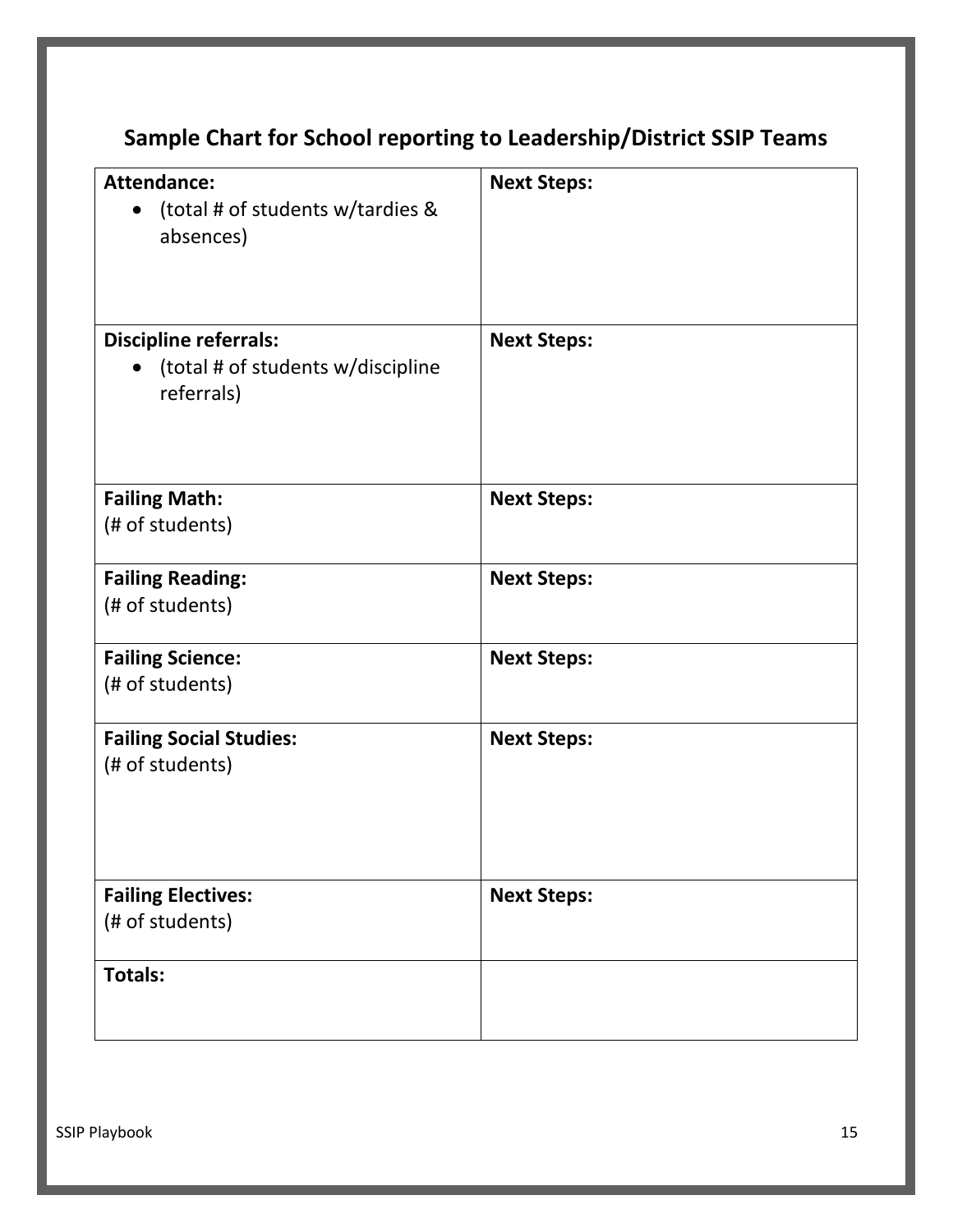# **Things to Remember...**

- ❑ Who are the district level contacts for SSIP Support?
	- o District Student Success Coach, Exceptional Ed. Dept.
		- o Ms. Chenneil Brown (Assistance for Target Schools)
	- o Coordinator III, Department of Exceptional Education
		- o Mrs. Kiana King (Professional Development)
	- o Coordinator III, Department of Exceptional Education
		- o Dr. Darnell Logan (Behavior/Check & Connect)
	- o Interim Executive Director, Department of Exceptional Education
		- o Mrs. Michelle Summerlin
- ❑ When do SSIP Meetings take place?
	- o Core Team meetings 1x/mo-District level
	- o School Team meetings 2x/mo-School level
- ❑ What should I bring to SSIP meetings?
	- o Core Team School level Attendance-Behavior-Course Completion (A-B-C) data for target students, technology
	- o School Team Individual student A-B-C data for target schools, technology
- ❑ Action items for each SSIP meeting (before/after)
	- o School-Based AND Core Team Invitation sent prior to meeting to appropriate district and school-based stakeholders to ensure attendance, meeting agenda provided prior to meeting, electronic meeting minutes with clearly defined roles, physical sign-in sheet, data review of student progress, research-based intervention tracking, & team adjusts interventions accordingly.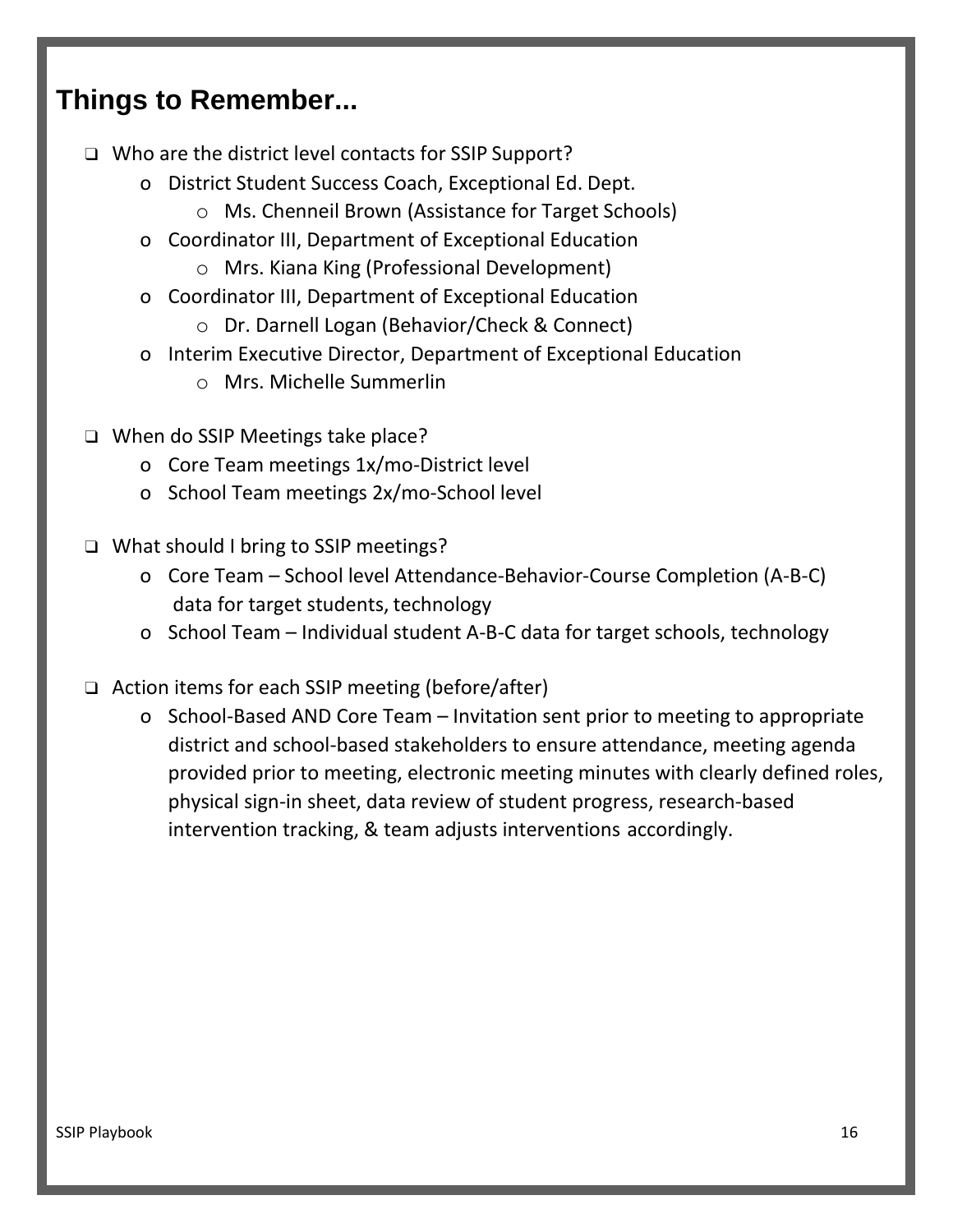## **Example**

## **DeKalb County School District**

#### **SSIP Meeting Agenda**

*Rigor \* Relevance \* Relationships in All That We Do Back to the Basics: IEP (Implementation, Eligibility, and Procedural Safeguards)*

#### **Meeting roles:**

Notetaker:

Trackstar:

Timekeeper:

#### **Objectives:**

**\*TWBAT –** Develop clear understanding of School level data and initiative progress at school level. \***TWBAT –** Determine data reporting tools that will be used to measure effectiveness of each initiative. **\*TWBAT –** Evaluate summary of Stakeholder feedback and initiate planning next Stakeholder meeting.

# **AGENDA**

Welcome (5)

Upar Speaker (20)

School Rubric (10)

School Level Reporting (20)

Stakeholder Planning (10)

Initiative Team Updates (20)

Initiative Data Tools (30)

Questions/Next Steps (5)

SSIP Playbook 17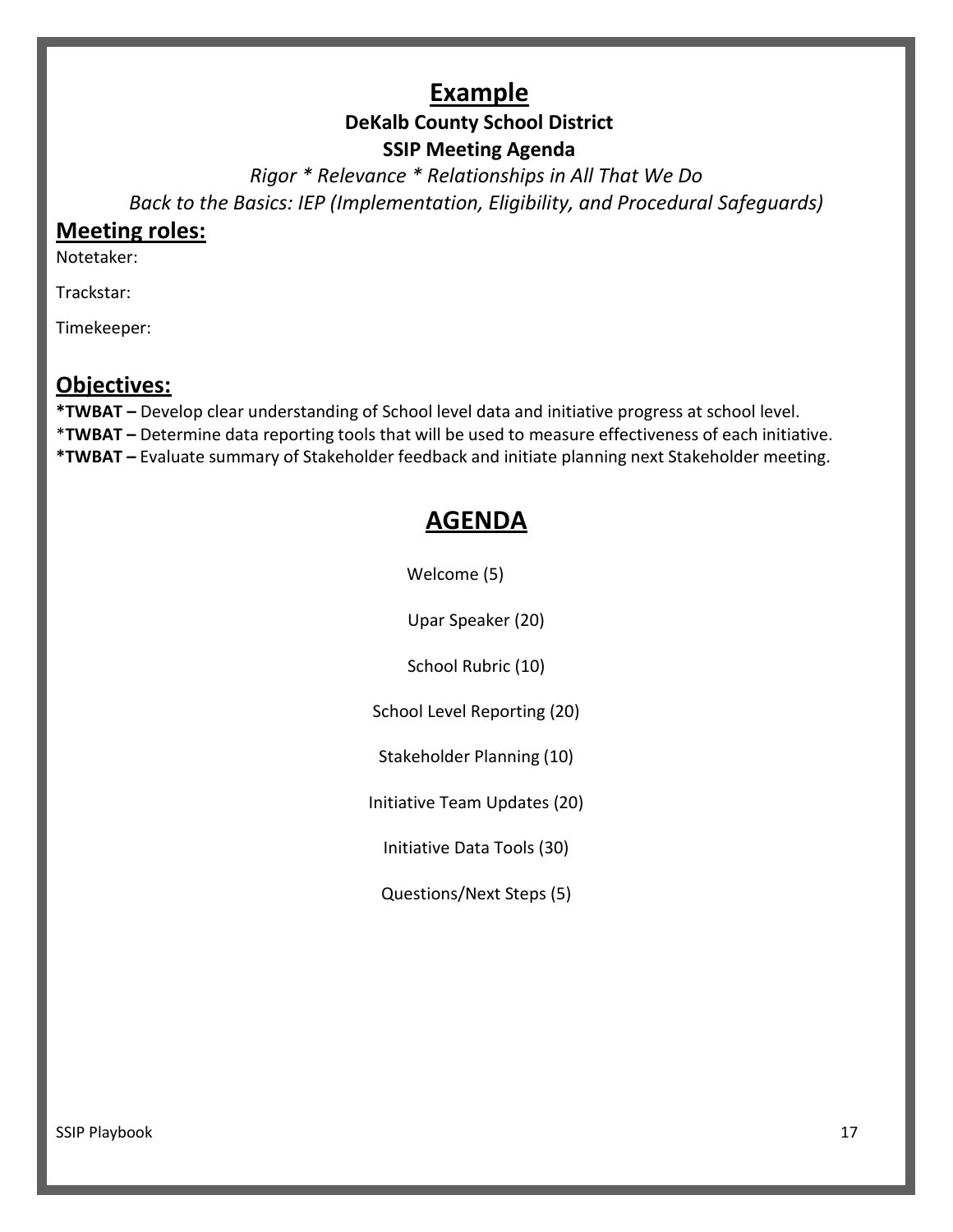

# *Sample*

DeKalb County School District SSIP Core Team Meeting Agenda and Discussion Notes

#### *Rigor \* Relevance \* Relationships in All That We Do Back to the Basics: IEP (Implementation, Eligibility, and Procedural Safeguards)*

|                       | Date:                                  |                              |  |
|-----------------------|----------------------------------------|------------------------------|--|
| Name                  | Position                               | Organization                 |  |
| Erin Baptiste         | Coordinator II - SPED                  | <b>DeKalb County Schools</b> |  |
| <b>Chenneil Brown</b> | <b>District Success Coach</b>          | <b>DeKalb County Schools</b> |  |
| Dr. Susan Brozovic    | <b>SSIP Program Specialist - GADOE</b> | <b>DeKalb County Schools</b> |  |
| Linda Buck            | Coordinator II - SPED                  | <b>DeKalb County Schools</b> |  |
| Keisha Coleman        | LTSE - Stephenson High                 | <b>DeKalb County Schools</b> |  |
| Vallie Fuller         | <b>AT Specialist</b>                   | <b>DeKalb County Schools</b> |  |
| Dr. Prudencia Jacobs  | Coordinator II - SPED                  | <b>DeKalb County Schools</b> |  |
| Kathy Johnson         | LTSE, Lithonia High                    | <b>DeKalb County Schools</b> |  |
| Kim Jones             | Coordinator II - SPED                  | <b>DeKalb County Schools</b> |  |
| Dr. Gary Jordan       | Professional Learning Facilitator      | <b>DeKalb County Schools</b> |  |
| Kiana King            | Coordinator III - SPED                 | <b>DeKalb County Schools</b> |  |
| Darnell Logan         | Coordinator III - SPED                 | <b>DeKalb County Schools</b> |  |
| Melinda Maddox        | Coordinator III - SPED                 | <b>DeKalb County Schools</b> |  |
| Shawn McGhee          | Coordinator II - SPED                  | <b>DeKalb County Schools</b> |  |
| Mary McIntosh         | LTSE, Tucker MS                        | <b>DeKalb County Schools</b> |  |
| <b>Lillian Millon</b> | Coordinator II - SPED                  | <b>DeKalb County Schools</b> |  |
| Deborah Mitchell      | Coordinator II - SPED                  | <b>DeKalb County Schools</b> |  |
| <b>Betty Nelson</b>   | Coordinator II - SPED                  | <b>DeKalb County Schools</b> |  |
| Pam Quattlebaum       | <b>AT Specialist</b>                   | <b>DeKalb County Schools</b> |  |
| Michelle Summerlin    | Coordinator III - CEIS                 | <b>DeKalb County Schools</b> |  |
| Debbi Weed-Johnson    | Regional Success Coach                 | <b>DeKalb County Schools</b> |  |
| Peggy Williams        | Coordinator II-SPED                    | <b>DeKalb County Schools</b> |  |
| Amme Wilson           | LTSE, Tucker High                      | <b>DeKalb County Schools</b> |  |
|                       |                                        |                              |  |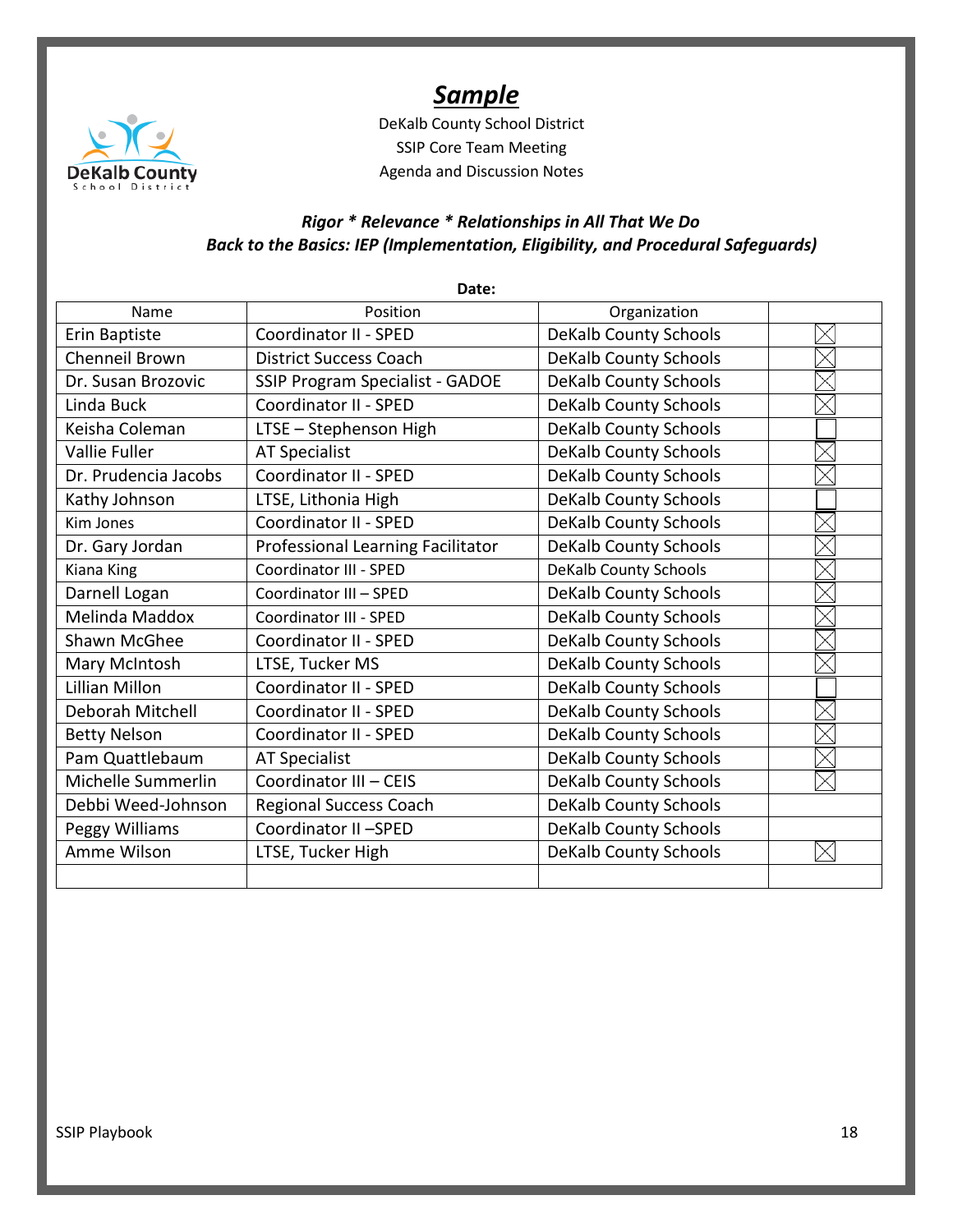|                               | <b>Notes</b>                                                                   |  |  |  |  |  |  |
|-------------------------------|--------------------------------------------------------------------------------|--|--|--|--|--|--|
| Welcome                       | Michele gave a welcome and assigned roles for the meeting                      |  |  |  |  |  |  |
|                               | Dave Butler from Don Johnston presented on Co-Writer and Snap & Read           |  |  |  |  |  |  |
| <b>UPAR Speaker</b>           | along with UPAR                                                                |  |  |  |  |  |  |
|                               | UPAR is a teacher tool for students who are not able to read                   |  |  |  |  |  |  |
|                               | independently on grade level                                                   |  |  |  |  |  |  |
|                               | Goal for every student is to comprehend classroom content on a<br>$\bullet$    |  |  |  |  |  |  |
|                               | daily basis - UPAR informs the teacher which group of struggling               |  |  |  |  |  |  |
|                               | students could get to grade-level with read-aloud support                      |  |  |  |  |  |  |
|                               |                                                                                |  |  |  |  |  |  |
|                               | Snap & Read assists in reading                                                 |  |  |  |  |  |  |
|                               | Co-Writer assists with writing and getting ideas on paper                      |  |  |  |  |  |  |
|                               | Used in a middle school in another district                                    |  |  |  |  |  |  |
|                               | Reading specialist administered UPAR to 692 students -<br>$\circ$              |  |  |  |  |  |  |
|                               | over 80% could perform at grade level with read aloud                          |  |  |  |  |  |  |
|                               | support                                                                        |  |  |  |  |  |  |
|                               | Implemented Snap & Read - students read 2.6 million<br>$\circ$                 |  |  |  |  |  |  |
|                               | words in the                                                                   |  |  |  |  |  |  |
|                               | During first 100 days of the pilot (only teachers trained)<br>$\circ$          |  |  |  |  |  |  |
|                               | Program appropriate for ALL students<br>$\circ$                                |  |  |  |  |  |  |
|                               | Correlation between the tools and student iReady and FSA<br>$\circ$            |  |  |  |  |  |  |
|                               | scores                                                                         |  |  |  |  |  |  |
|                               | Students reported that they liked being independent in<br>$\circ$              |  |  |  |  |  |  |
|                               | reading material                                                               |  |  |  |  |  |  |
| <b>School Team Rubric</b>     | Led by Susan Brozovic; rubric due to Susan by 2/15/19; Chenneil will have      |  |  |  |  |  |  |
|                               | a closer deadline to have it to her                                            |  |  |  |  |  |  |
|                               | Tool to determine where the school is in the SSIP process<br>٠                 |  |  |  |  |  |  |
|                               | Good idea for teams to start with Operational in considering the<br>٠          |  |  |  |  |  |  |
|                               | rating, then can look up or down based on input from team                      |  |  |  |  |  |  |
|                               | Work with school team to rate each area                                        |  |  |  |  |  |  |
|                               | Important to be honest - no one going to judge progress<br>$\bullet$           |  |  |  |  |  |  |
|                               | Should be meeting on specific students at least monthly - looking              |  |  |  |  |  |  |
|                               | at attendance, behavior, and course completion (based on input                 |  |  |  |  |  |  |
|                               | from anyone that works with students)                                          |  |  |  |  |  |  |
|                               | Anything checked as Operational or Exemplary - must have                       |  |  |  |  |  |  |
|                               | evidence included in the submission (as outlined in the manual)                |  |  |  |  |  |  |
|                               | We will review data from the rubrics at our February meeting                   |  |  |  |  |  |  |
| <b>School Level Reporting</b> | For all meetings moving forward, LTSEs will report out data using<br>$\bullet$ |  |  |  |  |  |  |
|                               | the Summary Form                                                               |  |  |  |  |  |  |
|                               | Reviewed student level data for 50 students being reported for                 |  |  |  |  |  |  |
|                               | each school; yellow highlight = involved in Check & Connect this               |  |  |  |  |  |  |
|                               | year                                                                           |  |  |  |  |  |  |
|                               | LTSEs are recording data at each school - but school team is                   |  |  |  |  |  |  |
|                               | providing data                                                                 |  |  |  |  |  |  |
|                               |                                                                                |  |  |  |  |  |  |
|                               | Core team can also provide input about things that need to be                  |  |  |  |  |  |  |
|                               | considered or new strategies that can be considered                            |  |  |  |  |  |  |
|                               | Could be a tool that sparks a conversation between principals                  |  |  |  |  |  |  |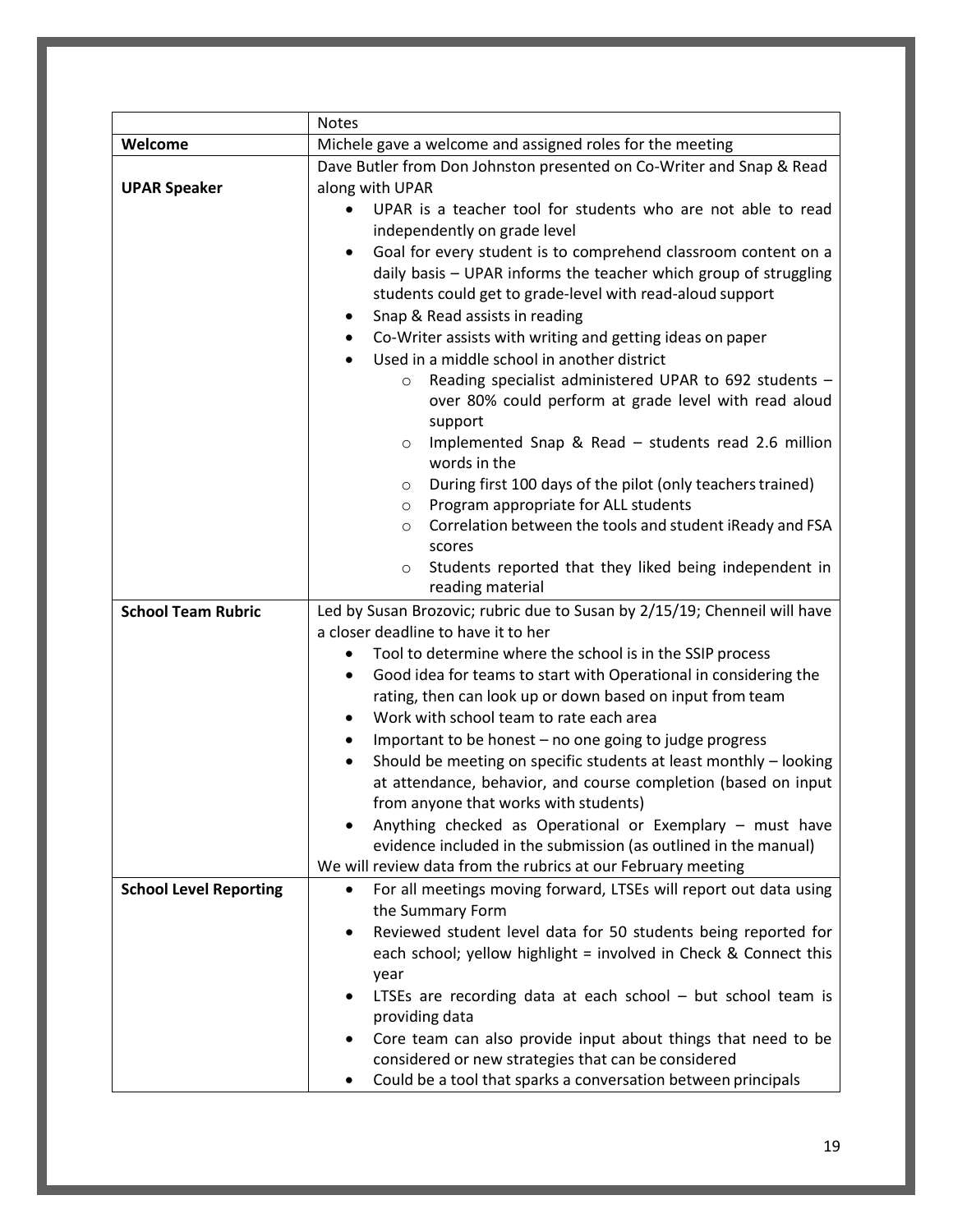|                                  | Kiana pointed out that monitoring of recommended strategies is<br>$\bullet$<br>important (such as whether or not the student is attending after-<br>school tutorial)<br>Susan pointed out that noting specific interventions is also<br>important |
|----------------------------------|---------------------------------------------------------------------------------------------------------------------------------------------------------------------------------------------------------------------------------------------------|
| <b>Stakeholder</b>               | Darnell reported that 14 people completed the summary after the                                                                                                                                                                                   |
| Summary/Planning                 | Stakeholder meeting in December                                                                                                                                                                                                                   |
|                                  | What departments should be involved in SSIP?                                                                                                                                                                                                      |
|                                  | Are there other groups that could be involved?<br>٠                                                                                                                                                                                               |
|                                  | Regional Coordinators should be represented at meetings - they<br>٠                                                                                                                                                                               |
|                                  | may be able to support making the connection to the schoolhouse                                                                                                                                                                                   |
|                                  | - add to the Regional Meeting talking points for Coordinators                                                                                                                                                                                     |
|                                  | Need to continue bringing up in Cluster meetings within our<br>$\bullet$                                                                                                                                                                          |
|                                  | $\frac{1}{2}$ department – ongoing agenda topic – not just for the targeted                                                                                                                                                                       |
|                                  | schools                                                                                                                                                                                                                                           |
|                                  | Teachers at the targeted schools need to be aware of the plan-                                                                                                                                                                                    |
|                                  | school teams should be charged with spreading the word                                                                                                                                                                                            |
|                                  | Chenneil shared that we had one principal and one Regional                                                                                                                                                                                        |
|                                  | Superintendent's office represented                                                                                                                                                                                                               |
|                                  | Core team members need to be "all in" and "owning the process"                                                                                                                                                                                    |
|                                  | Next Stakeholder meeting is in May - date needs to be reviewed                                                                                                                                                                                    |
|                                  | Consider a stronger partner with C & I - maybe Dr. Bodison                                                                                                                                                                                        |
| <b>Initiative Team Updates</b>   | Teams worked in small groups to update their initiative electronically and                                                                                                                                                                        |
|                                  | shared out                                                                                                                                                                                                                                        |
| <b>Initiative Data Reporting</b> | Teams included in their summaries how data might be collected for                                                                                                                                                                                 |
| <b>Tools</b>                     | presentation at the next stakeholder meeting                                                                                                                                                                                                      |
| <b>Next Steps</b>                |                                                                                                                                                                                                                                                   |